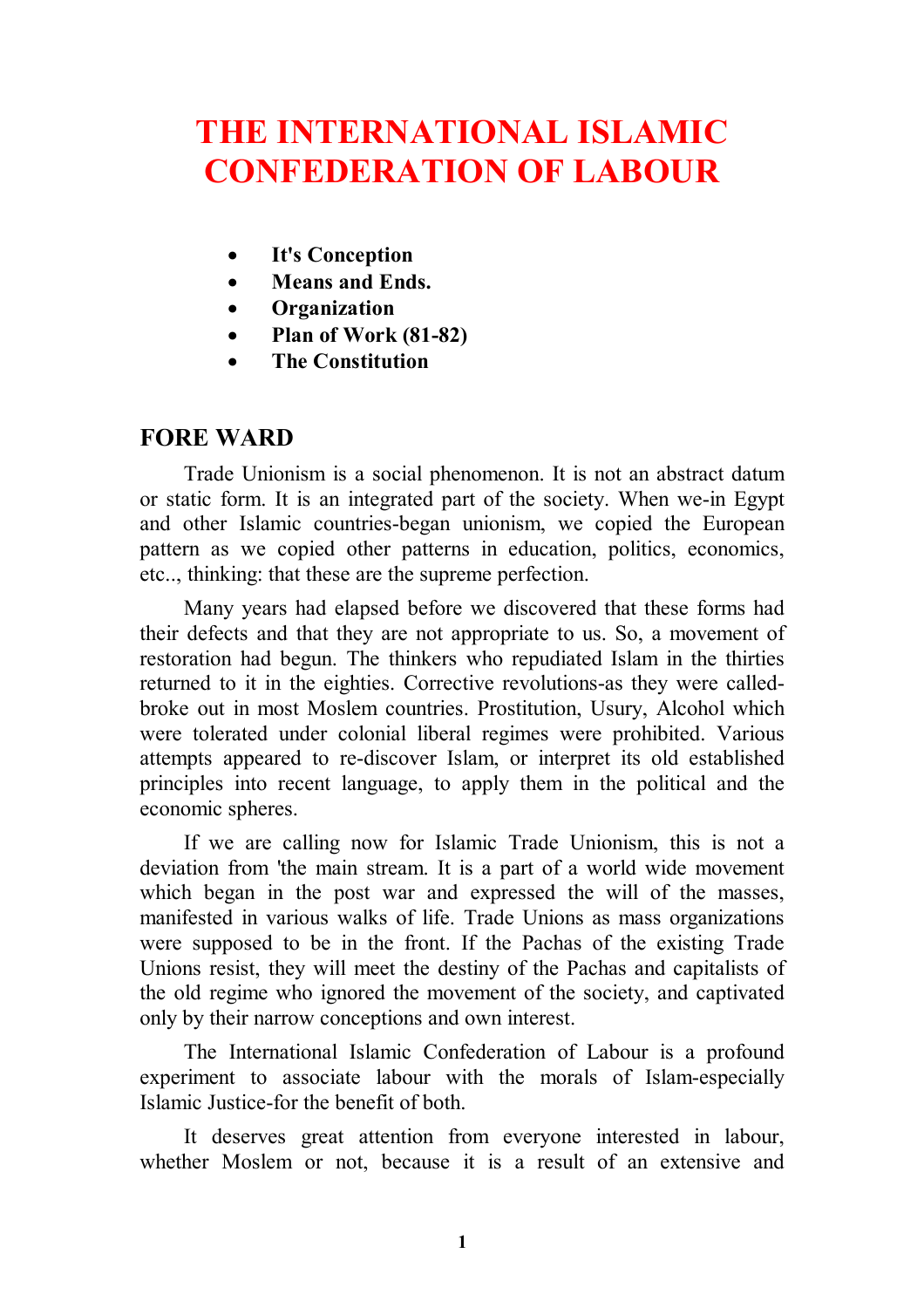polemical study of trade unionism, and an attempt to relieve it from some of its inherent defects. In his book «Crisis of Trade Unionism», Gamal Al-Banna, the originator of this Confederation, proved that trade unions suffer an acute and permanent crisis in Capitalist, Communist, and Islamic Societies. In the Capitalist Society, they cannot repudiate or tolerate Capitalism. In the Communist Society, they have to play the role of the transmitting belt. In the Moslem world the trade unions lack the most characteristic of their members, e.g., Islam. Islam provides the trade unions with an objective and absolute criterion not only to determine the Lafo0ar-Management relations, but also to give (trade unions a solid position, a sacred mission in their societies as organizations calling for justice and social peace and solidarity. This criterion is Islamic Justice derived directly from the Quran and the Prophet. No one even the head of the State has any prerogative towards it, or can be exempted from its reward. Moreover, Islam will inspire trade unions with its morals and ethics which are needed to resist corruption, governmental tutelage, to persuade every worker to do his duty with conscience bearing in his mind the Islamic ideal «ALIHSAN» or Perfection.

From this brochure, the reader will have a notion about this Confederation since it was an idea in the mind of an Islamic-Laborite thinker till it was established in Juno 1981.

# **CHAPTER I THE REASONS AND THE NECESSITY OF THIS CONFEDERATION**

(1) The international representation of labour is confined in two federations. The first is the World Federation of Trade Unions (W.F.T.U.), which was established in 1915, its headquarters are in Prague. It comprises the communist federations and it is actually subject to the Soviet dominance, the second is the International Confederation of Free Trade Unions (I.C.F.T.U.), which was established in 1949, its headquarters are in Brussels. It comprises the liberal-democratic federations and inspires the European-American policies.

In addition, there is The World Federation of Labour, which was previously called The Christian Federation of Trade Unions and it wasand still-considered by some observant as an ally of the I.C.F.T.U. especially after it transferred its head quarter from La Haye to Brussels.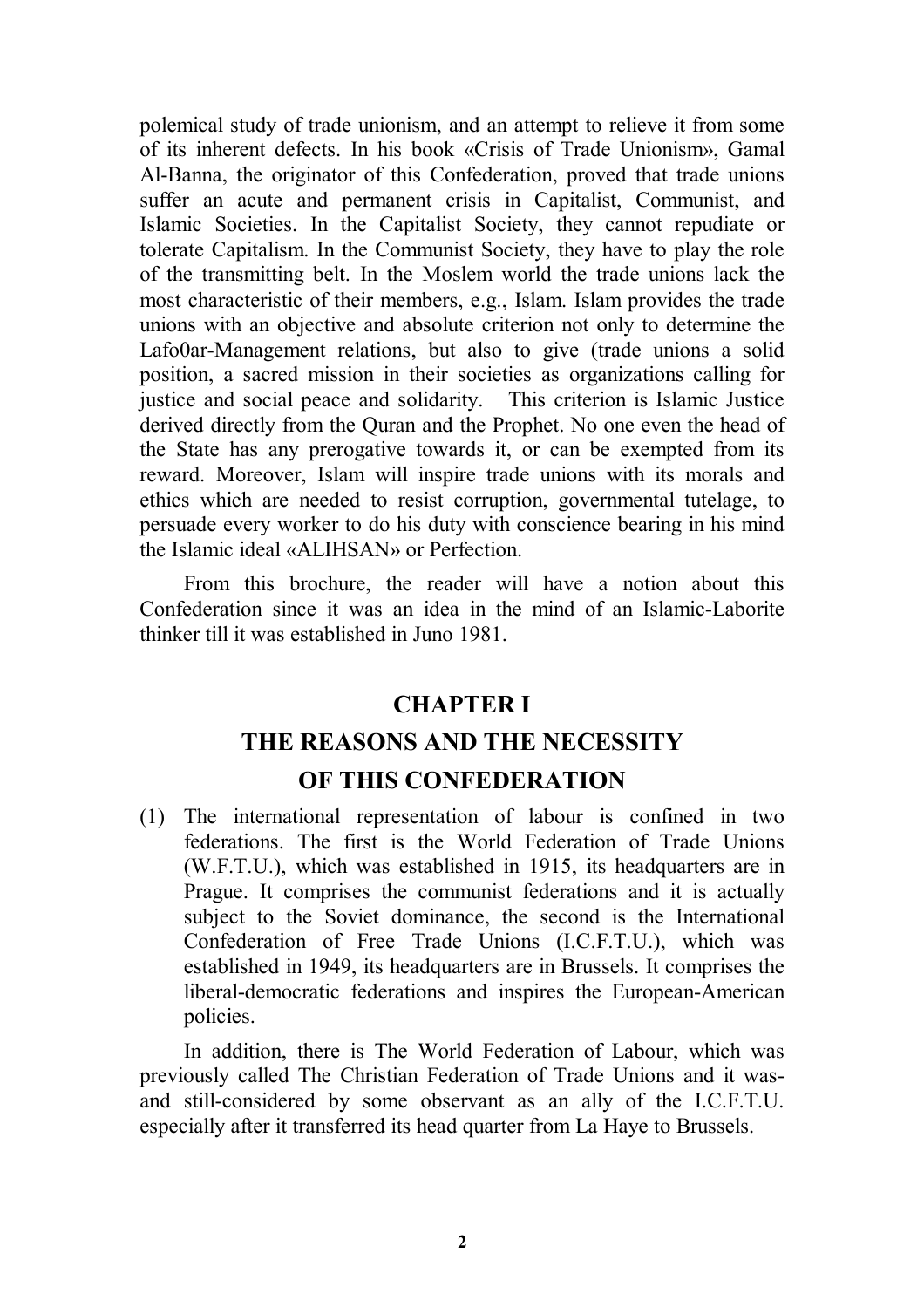(2) The history of International Labour movement had proved that it cannot stand the political conflicts and the ideological contradictions. When the first International Federation of Trade Unions was established in 1904, it failed in attracting even the European Trade Unions. In the days of Amsterdam in the second decade of the century a hot quarrel broke between the Federation and the Soviet Trade Unions over Dawes Plan that is the American plan to assist the vanquished Germany in the First World War When the Second World War permitted establishing The World Federation of Trade Unions (W.F.T.U.) in 1945, the tragedy was repeated on the same ground and for the same reason, e.g., over Marshal Plan, and the democratic liberal group withdrew from the Federation and established the I.C.F.T.U.

On the regional level The International Confederation of Arab Trade Union (I.C.A.T.U.) suffered a similar split over President Sadat policy, and it's headquarter was transferred from Cairo to Bagdad.

On the national level, the story of the communist permeation into democratic trade union movement is a repeated story, a permanent headache for the leaders of these trade unions.

Moreover, the trade unions in democratic and communist countries undergo continuous cress's. In the former they play towards Capitalism, a double and contradictory role. The rote of the ally and the enemy. This Doctor Jekyll and Mr. Hide role is-as one of the German Trade Union leaders once said (in 1934), «a damned difficult task». In communist countries trade unions found themselves obliged to play the role of a «transmitting belt» which transmits the energy (and of course decisions, etc...) from the Party to the masse, and so they have no originality or independence.

- (3) These phenomena's, e.g., the confinement of international representation of labour in two federations only, whose headquarters are in Europe, and the subjection of trade union movement to political trends, give us two important facts :
	- A. The non-existence of an Islamic federation which represents Islamic labour force, although Islam, in Moslem nations is, net withstanding all allegations, the most prominent character of these nations, indeed, Islam is the «trade mark» of the nations that believe in it, and that the Islamic labour force exceeds 300 million workers and has their special problems. This nonexistence deprived the Islamic labour force from defending its right on international level.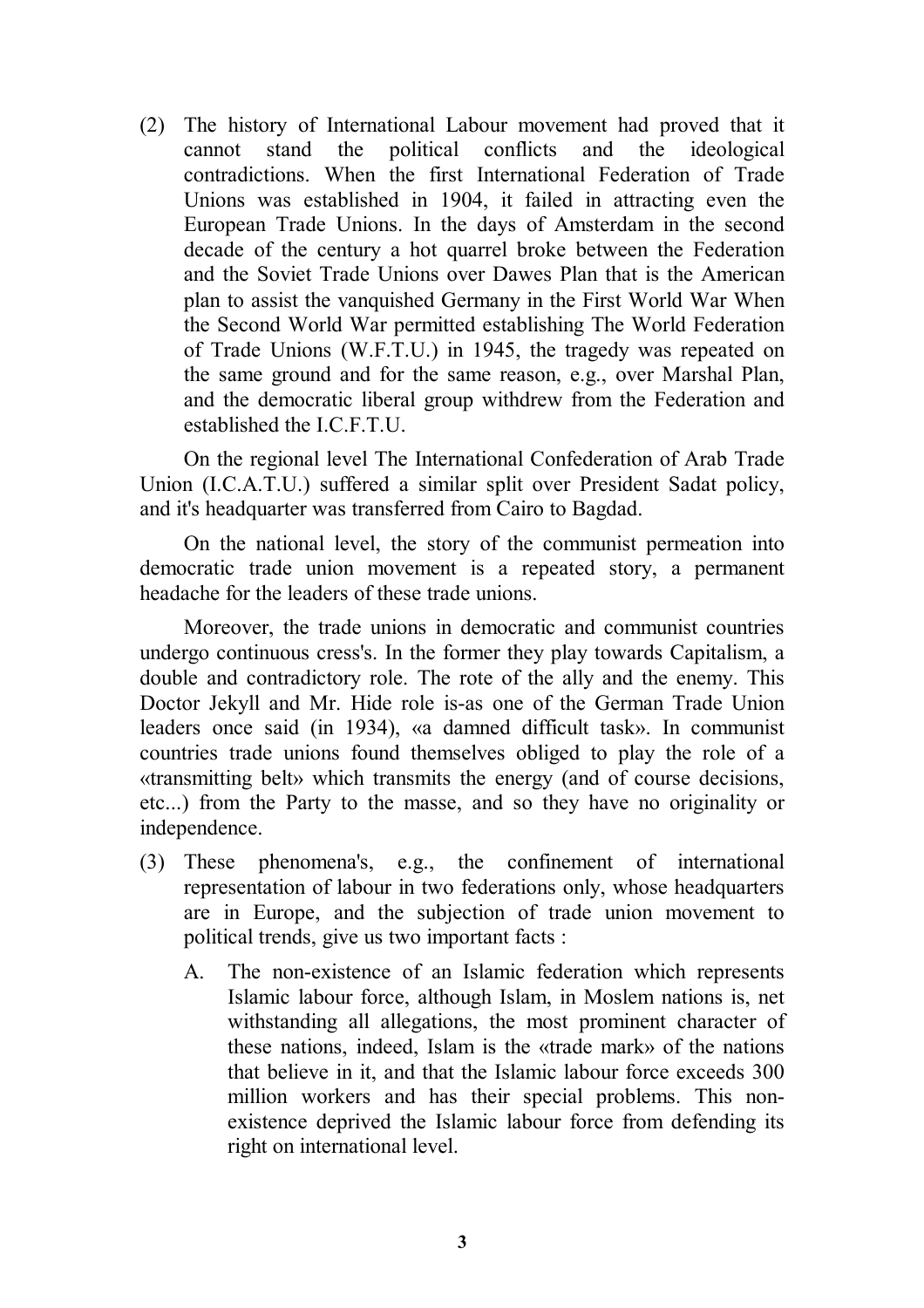B. The existence of an inherent defect in the established trade union nature. Trade Union movement, in spite of its human aims, has no objective, absolute principles. This degraded it to be a mere technique, a kind of pressure group with a subjective conception. It gave it an expedient even opportunistdisposition. This deprived it from originality, independence and made it liable to governmental tutelage. If unions are based on objective, absolute values and principles, 'then governments cannot make the. Unions their satellite, trade unions can stand, play their role in the immunity of the heavenly principle (for there is no truly objective, absolute values but in religions).

It was a pity that the Christian Federation of Trade Unions changed its name. Christianity by all means has values that surpassed the capricious of politicians and Capitalists. However, it seems that this change was inevitable, because the Christian values are essentially those of Love and Pity. No social order can be based on such sentimental values; even they are needed to modify the solid foundation of social order that is Justice.

- (4) This survey indicates clearly that there is a necessity-an acute necessity-for establishing an International Islamic Confederation of Labour. TMs necessity emerged from:
	- a) A materialistic, expedient need requires establishing a federation which represents Islamic labour force, defends its interests, crystallizes its international existence vis-à-vis The two great international federations, otherwise the interests of the Islamic labour force can be neglected or victimized.
	- b) A principled need aimed at reforming the ideological defect in trade union movement by basing it on principles that give it immunity and independence from governmental tutelage, or political influence, and these principles can be found only in religion.
- (5) Moreover, the establishing of this Islamic Confederation will regain to labour its lost moral value. The modern age deprived labour of its morality because the Capitalist philosophy as well as the Socialist philosophy is based on materialistic principles. The Capitalists produce all kinds of destructive weapons, disgustful materials. The workers are obliged to behave as the firemen o? England had behaved in their strike when they resisted attempts to extinguish fires. When labour regains its moral values, this will provide a common climate, a sane milieu that assists in gathering employers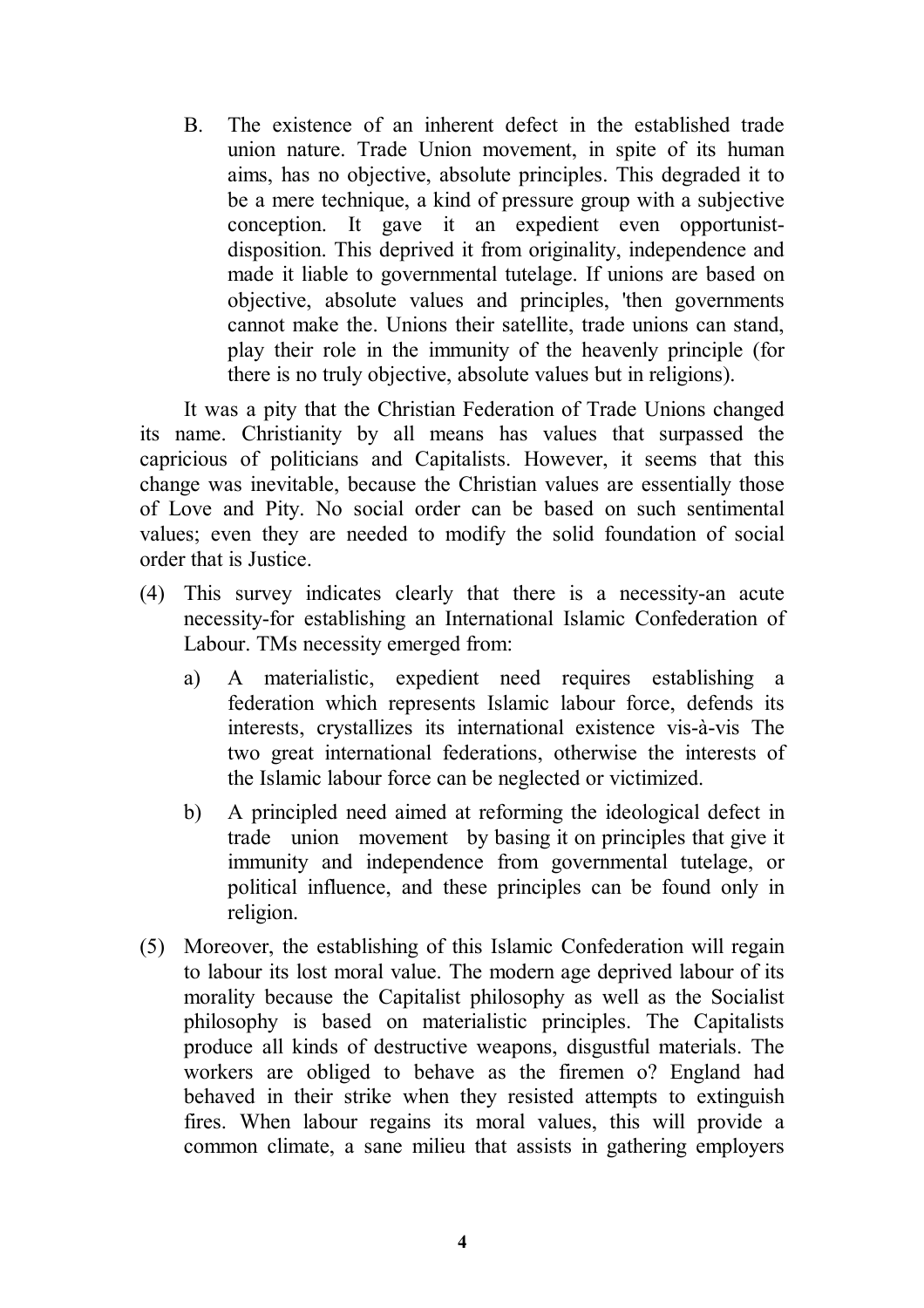and workers, and contribute in settlement the conflicts between them.

(6) Finally, we must not forget that Islam is the most characteristic of Moslem nations. It was for more than thousand year§ the basis of economic and political organization. Quran preserved Arabic language from decaying or to be cut down by regional dialects as it had occurred to Latin. If the language is the consciousness of the nation, if the history is the memory of the nation; and if the religion is the conscience of the nation, then Islam is all these to the Moslem nation.

# **Chapter II ISLAM AS IT IS UNDERSTOOD BY THIS CONFEDERATION**

The most important point in such federation is its understanding of Islam. There are many ritual, backward, fanatic conceptions of Islam, none of them suited the seeked new confederation. The scope do not permit any detailed account, it is enough to draw these general lines:

1) Islam is the pure and last crystallization of celestial religions. It does not discriminate among them, or feel antagonism towards any, and consider sail Prophets as venerable messengers from God, Mohamed spoke, about prophets as brothers, about religion as a solid house with a gap in it which Islam rises to fill.

The existing contradictions and conflicts among religions are the bitter fruits of various churches, their desire to monopole religions, to interpret them according to their own interest or understanding.

Islam secures freedom of belief to Moslems and *non-Moslems*. It refuses any interference between man and God and does not recognize any tutelage or priesthood.

- 2) The key line which governs Islamic conception and prevents its deviation is the conformity with Quran and the confirmed commands of the Prophet (Al Suna).
- 3) Meanwhile, we have the liberty in interpretation and understanding the texts provided this interpretation does not contradict with their meaning. Obviously our image will be different from our ancestors, this daces not disturb us.
- 4) Inspiration the spirit of Islam is the best way to understand Islam. This can be done by surveying the Quran texts and the Prophet commands as a whole.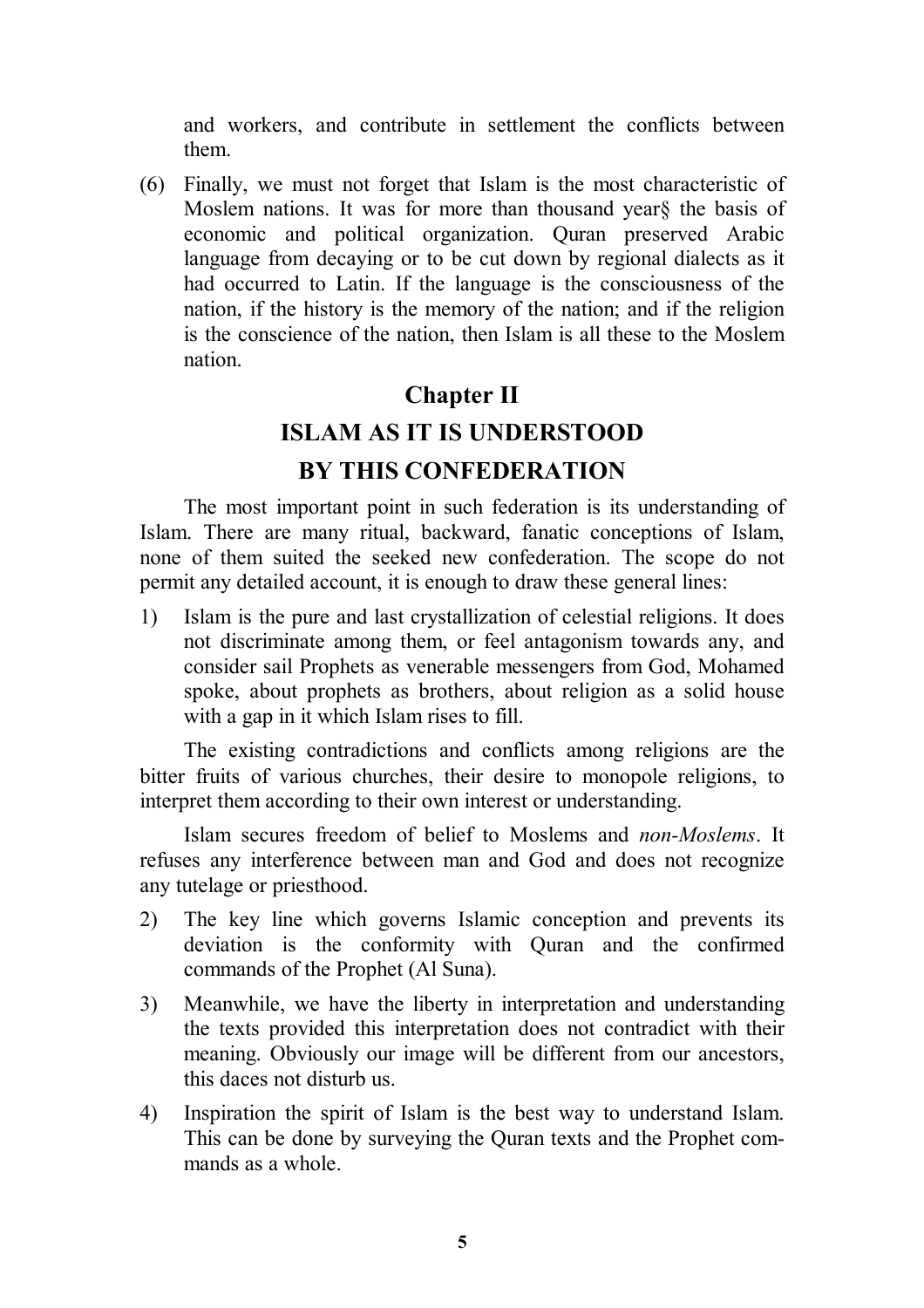5) The main character of Islam is *Justice*; this is what distinguishes it from Judaism and Christianity and suited Bit as the latest, all ever world religion. The main character of Judaism is Monotheism, of Christianity is Love. None of these two can be a suitable basis for a social order; Justice only is the social Virtue, the virtue of virtues.

Because the Islamic Justice is God Justice, Islam imposes it upon the entire governor and the governed, the rich and the poor. No one even the head of the Stats has any special prerogative or can be exempted from its award. No sectarian or subjective interests are allowed. *The rule of law, the constitutional legality am be better attained by Islam, than by any other doctrine*. If the Capitalist State is the Individual State, the Socialist State is the Party State, then, the Islamic State is the Divine Law State.

Let those who ignore Islam or the enemies of Islam say Islamic Justice is a mere Word that means nothing, a slogan that eludes the masses. Communism is a word, Equality is a word and Democracy is a word. Islam put clear positive and negative regulations to apply Justice, to prevent injustice and established the society upon security. The Prophet and his Caliph's especially Omar put definite precedents and rules that make justice a living fact. So it is; a gross mistake to speak about Islamic Justice as a mere slogan. It is the cornerstone of the Islamic Society.

- 6) The liberal-popular aspect in Islam did not attain till now the importance that it deserves. Most of the writers on behalf of Islam are not from those who seek specifically liberation or perceive the popular aspect. The establishment of this federation will accomplish this. Treating Islam from the common people approach will give Islam the vitality that was its character when the Prophet presented it to1 the poor and wretched folk of Mecca.
- 7) We are well aware of all allegations and ant religion propaganda that may arise in opposition, to this Confederation. We acknowledge that religions were used in deluding the masses, and in justifying exploitation. Equality, liberty, democracy are also misused. Religion in its pure form is considered to those who believe in it the Godly revelation, and to those who do not believe in it, the most ambitious discovery, Prophets are the super leaders. Religion represents the ideal and the moral value that the social order cannot dispense with. In all cases, inspiring true, pure religion is preferable than inspiring any other doctrine.

# **Chapter III REFUTATION SUSPICIONS**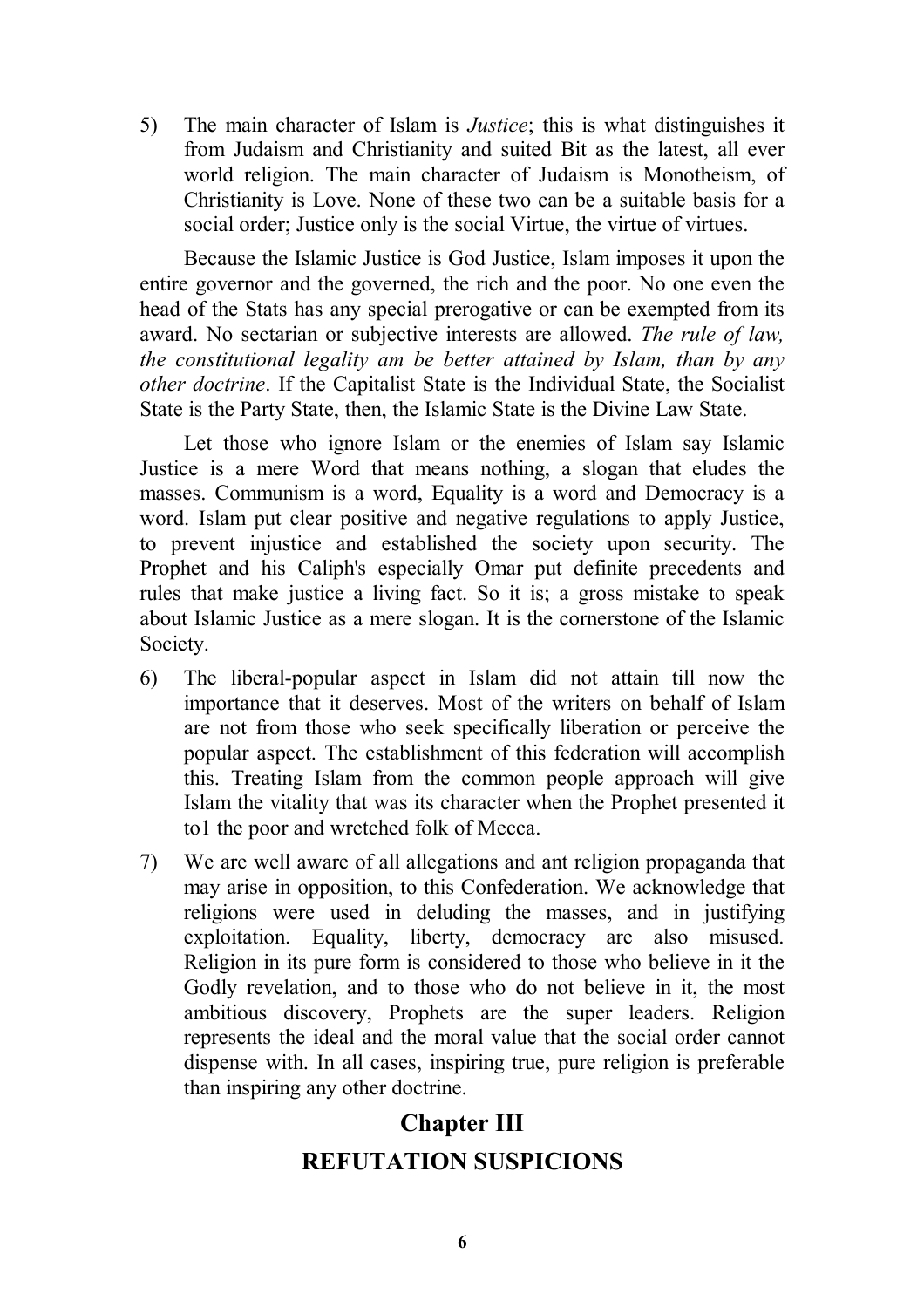Some may claim that the establishment of this Federation will lead to discrimination upon religion, to sharpen the religious sensitivity and antagonism.

This is an allegation without foundation for these reasons:

- 1) Islam is the only celestial religion which recognized frankly and by name all the known religions, because it is the latest of them. Moreover, he holy Quran refers to unknown Prophets. Islam gives the believers in all religions their complete freedom and bestows upon them his protection. The non Moslem minorities lived happily and peacefully under Islamic rule, enjoying their rights till he colonial regimes came1 and invented this allegation.
- 2) When differences in decisions among individuals or organizations occur, it is an established rule that the decision of the MAJORITY will be applied. This is what democracy requires and no other alternative can be found. We cannot make the majority submit to the minority. Diluting decisions and accepting contradictions are harmful and injustice. In European countries, this rule - (the rule of the majority) - injures the interests and freedom of minorities, as it is (happening now to the Moslem minorities, but Islam protects minorities from such prejudice, because it gives the minorities a kind of natural and unelectable rights which the Islamic governments cannot violate. This is the advantage of Islam to which the minorities were aware, and make them - in many cases - prefer Islamic rule than their own rule, since many sectarian or doctrinal differences occurs among them, and prevent neutrality. History proved that Islam was towards Christians - as a whole - more kind and safe than many Christian regimes.
- 3) The true Christian religion according to the Bible and Fathers is a spiritual one, its true mission is soul salvation. It leaves every secular matter to the civil authorities and temporal power. So there is no sensitivity in establishing Islamic unionism, because a trade union does not treat soul matters, but conditions of work. Those who push Christianity amid secular or political matters work for their own accounts or ambitions and not for Christianity sake.
- 4) The trade unions in a Moslem society cannot represent properly the workers if they ignore the most characteristic of their members, e.g., Islam, This negative attitude can be considered as a kind of contempt for their feelings, a participation in the colonial policy which aims at depriving the mass organizations - especially trade unions - from the vitality of Islam.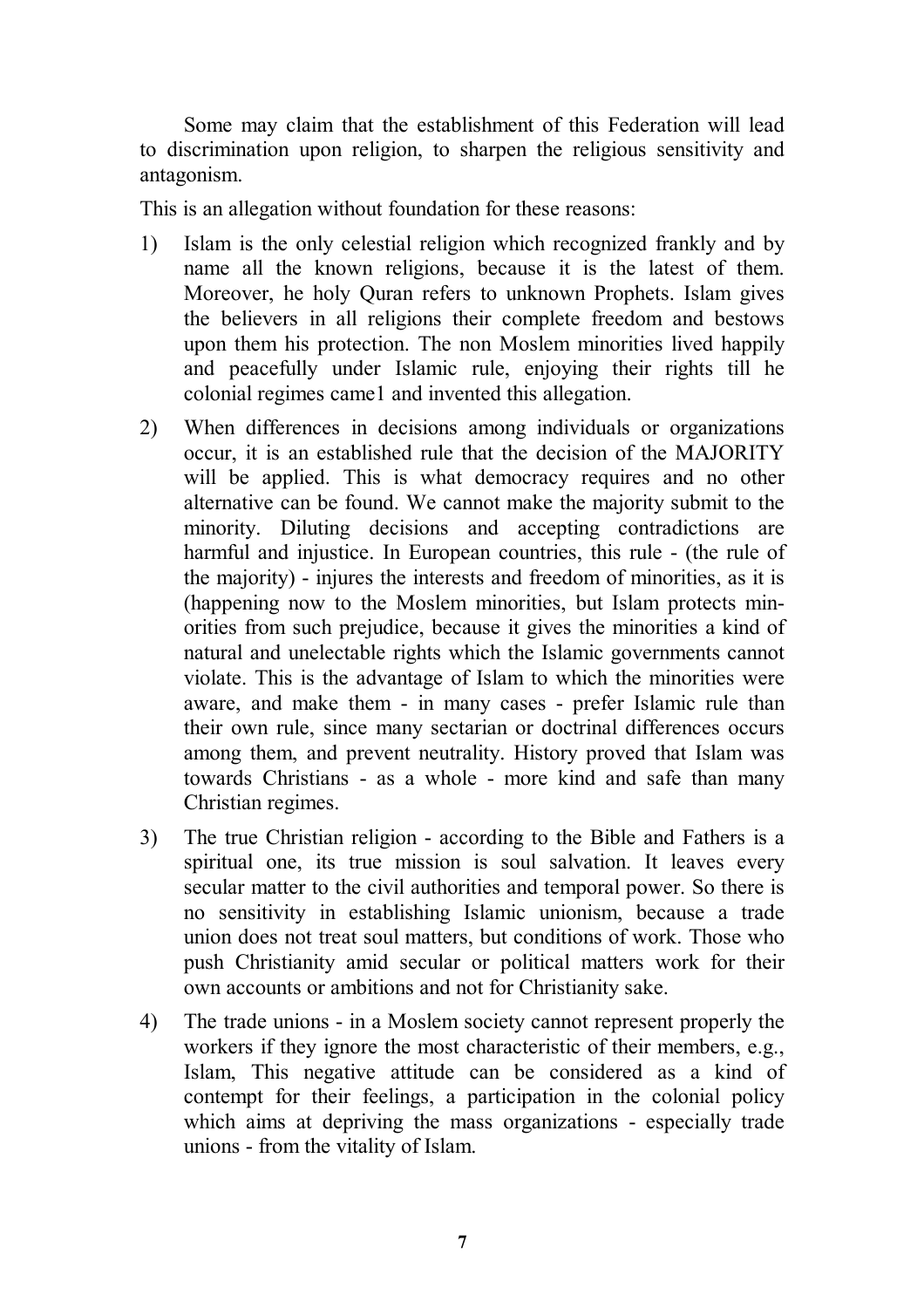5) The International Islamic Confederation of Labour does not refuse from the standpoint of Islamic freedom which conform to the trade union freedom - organizing Christian trade unions. Islam - in this point - differs from the totalitarian regimes which prohibit establishing organizations other than the established trade unions so that they block the way towards any freedom or opposition. Islamic point of view conforms to the classical trade union freedom laid by I.L.O. in its famous convention (87 of 1948) which acknowledged the freedom of workers to establish trade unions of their own choosing.

But these unions will be in Moslem Societies minorities unions.

According to all democratic principles, in particular, the principles laid down by I.L.O. in cases of trade union pluralism, the most representative organization only will represent all the workers. This means that minorities unions have no chance of representing- their own members, and so the affiliation to majority unions (Islamic unions) may be preferable to them since they will loose nothing and will have a chance for participate in decision making within the majority trade unions.

- 6) The International Islamic Confederation of Labour accepts willingly affiliation of non Moslem trade unions providing they undertake working under the banner of the Confederation, respecting its constitution. There is no paradox in this. Islam recognizes all other religions, treat their Prophets with reverence, attributes variance to churches, and priests, misinterpret and misconstruction texts. Islam is not ft monopoly of the Moslems; it is a common wealth for all mankind, a heritage of all nations and generations which participated actively in the history of human civilization. The only required condition from the non Moslem trade unions is believing in Islamic Justice and net Islamic creed.
- 7) Another argument that usually mentioned in this context is the allegation that establishing trade unionism upon religion basis is an experience that failed in the past and lost ground in recent time, a fact that made the International Christian Federation of Trade Unions changed its name and gets rid of its Catholic principles.

This is not the whole truth. It was the Craft Unionism that excluded religion and politics. History proves that trade unionism cannot be isolated from politics even the laws required that. The analogy can be the same with religion, if the society is interested in religion as it is interested in politics. This is the case in Moslem world where religion is the centre of gravity in the society. Islam differs from Christianity in this point to a degree that makes any comparison impossible, or at least unfair.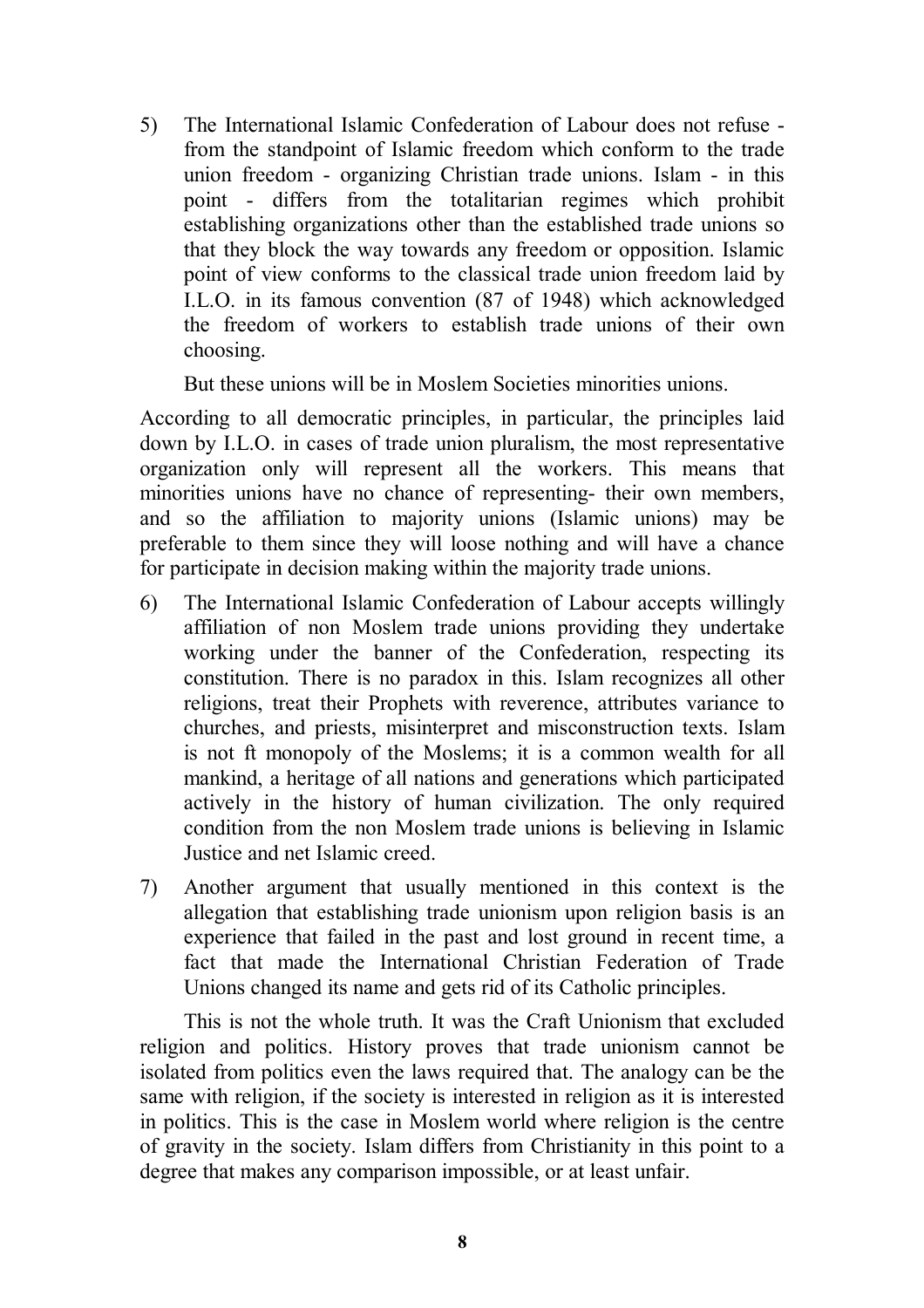8) After all, the Christian-European societies accepted already Marxist unions, why then they refuse Islamic unions? At least the letters are pro-whereas the formers are pro-religion.

Every Islamic call is a call of international solidarity and brotherhood, not only by the objectivity of Islam, but also because it eliminates completely all racial, social and national barriers. The existence of various religions does not annoy Islam for it is the will of God to be so. This idea is frankly and repeatedly mentioned in Quran. When Islam swept the ancient world, it was not by sword only, but also by «the scale and the book» in the words of Quran, e.g. Justice and knowledge. After that, Islam did net try to convert the vanquished subjects Christian, or Jews, in Spain, Balkan, Lebanon etc. Anyhow, the antagonism among religions is a matter of the past. The real Challenge that confronts all religions is the destructive influence of Materialism and Communism that considered all religions as «Opium of the peoples» and denied the sacred Human Soul.

### **Chapter IV**

# **WHAT TRADE UNIONS WILL GAIN FROM INSPIKING ISLAM**

- 1) We do not deny the role played by trade unions in Islamic countries or the achievements attained by them, but we believe that their negative attitude towards Islam misled them, and caused their falling in three gross deviations, e.g., Opportunism, Communism and Governmental Subjection.
	- a. Opportunism in its best, that is taking advantages of whatever chance to attain benefits, can the absence of the objective Islamic criterion lead trade unions far from the allowed limits, causing conflicts between trade unions and society. In its worst, Opportunism means corruption and racketeering.
	- b. Communism, in the absence of Islam permeates most trade unions, succeeds, with variant degrees, in putting its agents in key posts. No immunity - except Islam - can stand in front communism. Unless Islam safeguards trade union policy and practices, many trade union leaders will be the voluntary victims of Communism, or they will prefer the excess of Communism rather than the exploitation of Capitalism.
	- c. No trade union movement can enjoy a real independence in front its government unless it is based upon Islam, because Islam alone is more powerful than the government believing in it gives trade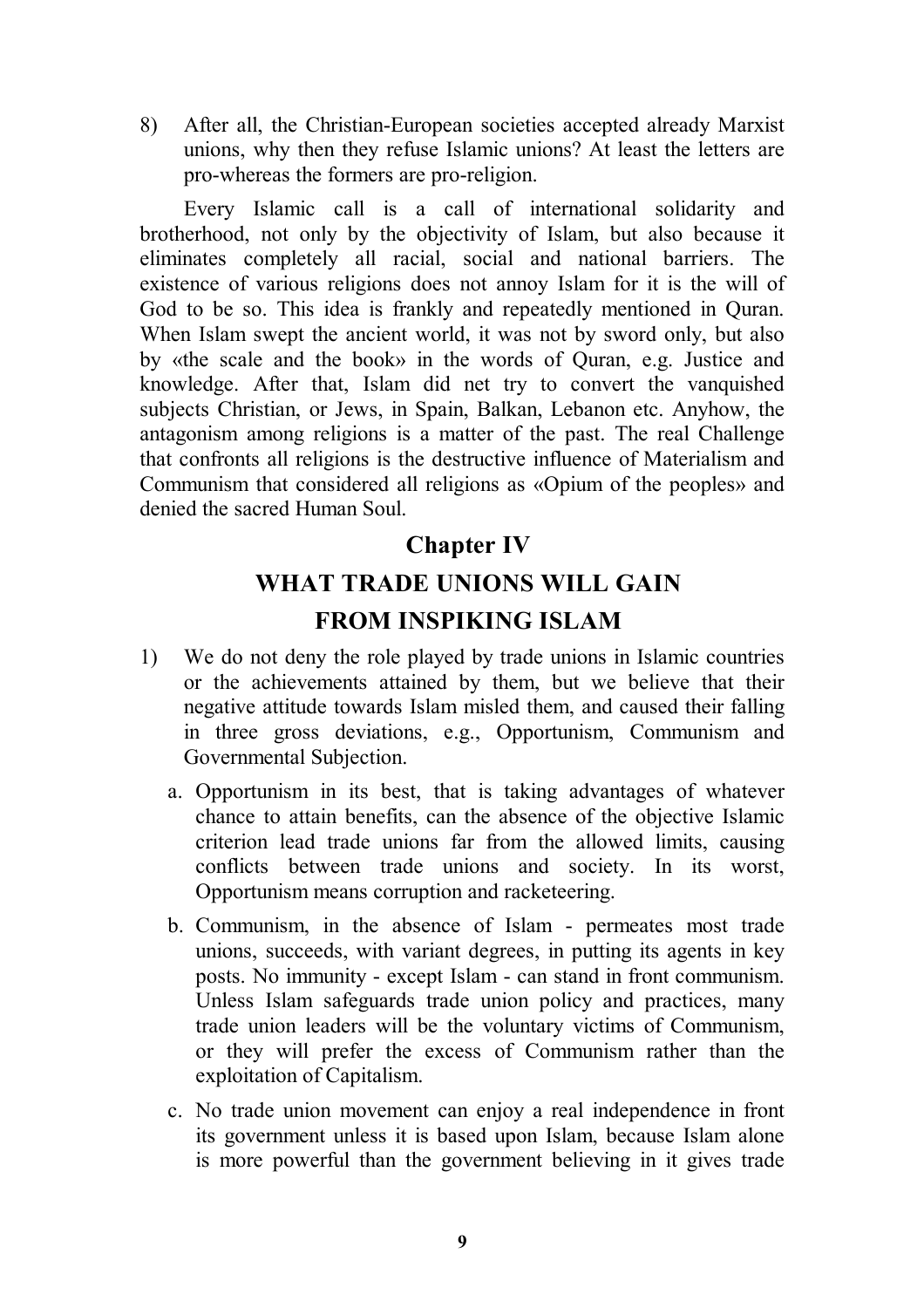unionists power and immunity. Otherwise, they will be the hostage of governmental influence, caprices and fluctuations. This is the case of most Arab Trade Union Movements. In some Arab countries, trade unions became a semi state propaganda organs. They deepened the conflicts among Arab countries, transferred them from the rulers to the masse.

- 2) On the other hand, a trade union movement inspires Islam will gain :
	- a. It will associate itself with one of the greatest doctrine in the history of mankind. A doctrine based on Justice, masked the actual supermen from the Prophet Mohamed himself to his Caliphs and Sahabas. We can never find such, real popular supermen in the old Roman Empire or the modern British Empire. The human trait of Islam is well known. Any movement will be proud of being associated with Islam, the real Islam, and the Islam of Mohamed. No one can deny that Islam liberated in the past the masses from the shades of the Persian and Roman Empires, and it can liberate the masses of the modern age from Capitalism and Communism.

Islam associated itself from its inception with equality. It destructed the height barriers of race, nationality, inheritance, social strata that dominated the pre-Islamic societies. All Moslems are brothers. Most of the great rulers, leaders and scholars in the early Islamic era were from the destitute folk, or the cavorted vanquished races.

b. The trade union movement will find an objective criterion by which all its claims can be measured, and transfer its claiming nature, and the sectional feature to be a claim of objective justice, from, the struggle among clauses to a struggle towards social peace.

This does not mean that Islamic unionism abandons defending the rights of workers but it means putting this defense within the framework of Islamic Justice, settlement any conflicts according to Islamic Justice, No doubt, the workers will be the beneficiaries in this bargain. Furthermore no one - even the head of the State - can escape from the Islamic Justice or exempted from its rewards, or having immunity from its obligations. Islamic Justice itself gives the workers the right of strike or using means of pressure if their legal rights were denied.

c. The trade unionism will regain its lost morals and ethics which were sacrificed on theater of materialism. The Islamic morals are God morals and they surpass any so-called «Honour Charters» This will solve a complex problem in developing countries, the problem of sound trade union practice and sound work practice.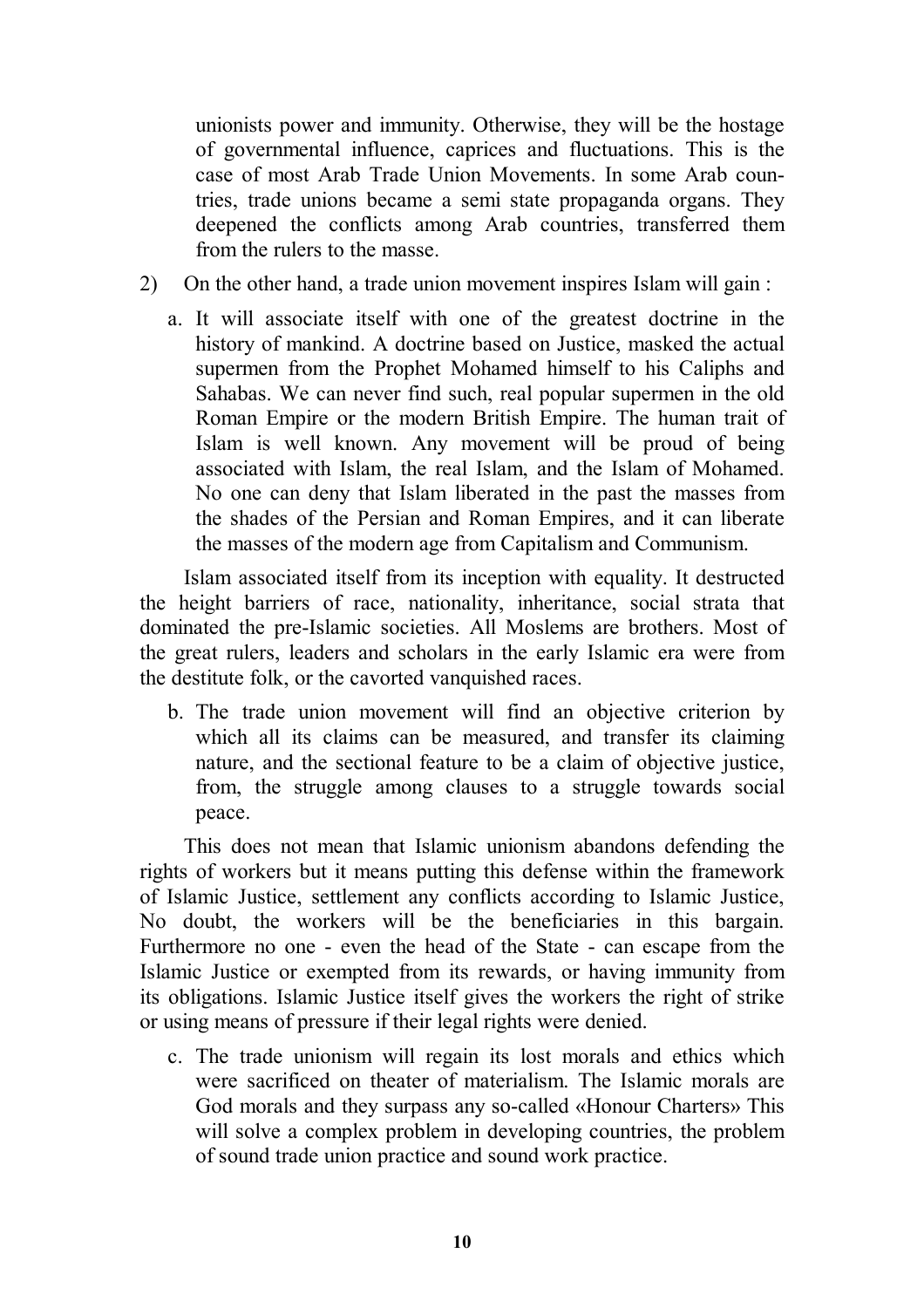# **Chapter V**

**HOW THIS CONFEDERATION HAD BEEN ESTABLISHED**

It was supposed that this Confederation should have been established many years ago since there were many factors required its existence. Alas, a gap between trade union leaders and Moslem thinkers did not permit that. Many trade unionists have Islamic tendencies, but they cannot master the Islamic Jurisprudence, or can theorize the broad Islamic labour principles. There are Islamic thinkers with sympathetic attitude towards labour, but their knowledge about trade unions is very scarce and shallow, and has no idea about the complex relations between management and labour. Unfortunately a kind of aversion makes Islamic thinkers avoid trade unionism.

To establish an Islamic Labour Confederation, the a priori required condition is the appearance of an initiator who masters the two different but necessary fields of knowledge, namely Islam and labour. This was very exceptional, but extraordinary circumstances led to the appearance of such originator in the person of Gamal El-Banna.

Gamal El-Banna was born in December 1920 from a family of knowledge, celebrated for its achievements. His father edited and published single-handed the most authentic Islamic encyclopedia «Al-Mosned» in 24 volumes. His brother established and led till he was martyred in!949, the largest Islamic Association «Moslem Brothers». However, Gamal El-Banna, by virtue of his studies and inclination, was oriented towards a conception of Islam that differs from the Orthodox ancestral conception which was the established basis for all Islamic reformers. This conception goes directly to the two fundamental resources of Islam, the Quran and the Sunna, overlooking all the interpretations and conceptions of the ancestors,

Gamal El-Banna devoted himself to labour. In 1950 he was one of the leaders of textile trade union, the largest union in the labour force. For two years he worked hard, but at last he realized that the most needed service is to provide the Egyptian Trade Union Movement with knowledge, and educate its leaders the scientific and the systematic way instead of working by trial and error. So he decided to do this sacred duty by translating and editing books on the history, the organization, the technique of trade unionism.

All references were in English. The trouble was net only in finding them, but in comprehension the expressions and the terminology. Nothing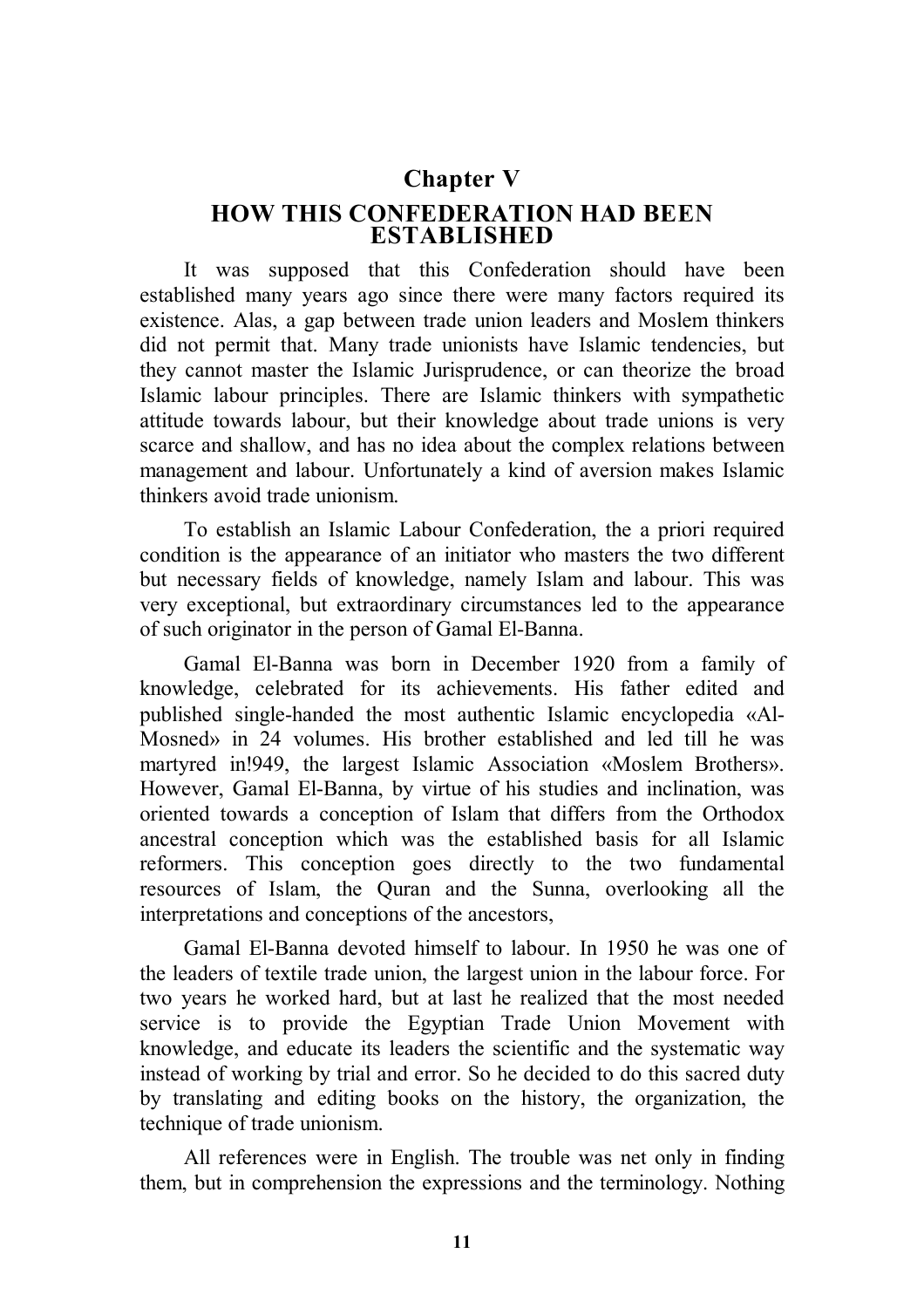was written in Arabic on trade union organization and structure before he began his task, and it was necessary to spend almost ten years, before he mastered the subject. However, the harvest was abundant, and he put the manuscripts of many books. In 1963, the1 Egyptian Workers Educational Association was established and he was requested to deliver lectures on trade unionism. The Association was in great need for his books, and was eager to publish them. After that, he was considered par excellence - the acknowledged writer, lecturer and thinker in unionism.

His labour books exceed 20. Among them : «The Rise and Evolution of Trade Union Movement», «Trade Union Organization and Structure», «Comparative Trade Union History», «Lectures on Trade Union Administration», «Workers Education Between Present and Future», «Researches on Workers' Education», «Freedom of Association», «The Workers' University», «Workers and Modern» etc...

He translated from English the reports of I.L.O. Committee on Freedom of Association (Known as John Price Committee) about the trade union situation in United Kingdom, U.S.S.R., U.S.A., in etc... (Every report in a separate volume). In 1969 the Provisional Secretary of Arab Labour Organization committed to Gamal El-Banna the revision of the Arabic translation of International La-bcur Standards (I.L.O. Conventions and Recommendations) he fulfilled that. The Arabic version was published in three bulky volumes.

When the Arab Labour Organization was established in 1973, Gamal El-Banna was appointed as an Advisory Expert and was sent to many Arab countries to give lectures or to give his technical advice about workers' Education or trade Unions issues.

It is worth mentioning that Gamal El-Banna is interested in two other fields, the first is political editing. His first political book (appeared in 1946) was «A New Democracy», the last (appeared in 1978) was «The Rise and Fall of Weimer Republic». The second field is social service. In 1953 he established the pioneer society in the rough and awed field «Prisons». «The Egyptian Society for Prisoners' Welfare» put the bases of most prisons reforms and prisoners' welfare.

Gamal El-Banna, is, of course, and by his very milieu, an Islamic author. Among his books are; «The Spirit of Islam», «Freedom of Belief in Islam», «The Contemporary Islamic Movements, the pros and cons», «Ramadan Declaration», etc...

In the early seventies, the idea of an Islamic Federation of labour came, to the mind of Gamal El-Banna. In his pamphlet «Labour Policy in Islam» (appeared in 1971), we found the first hint to it, but the political atmosphere was not favorable for such an idea.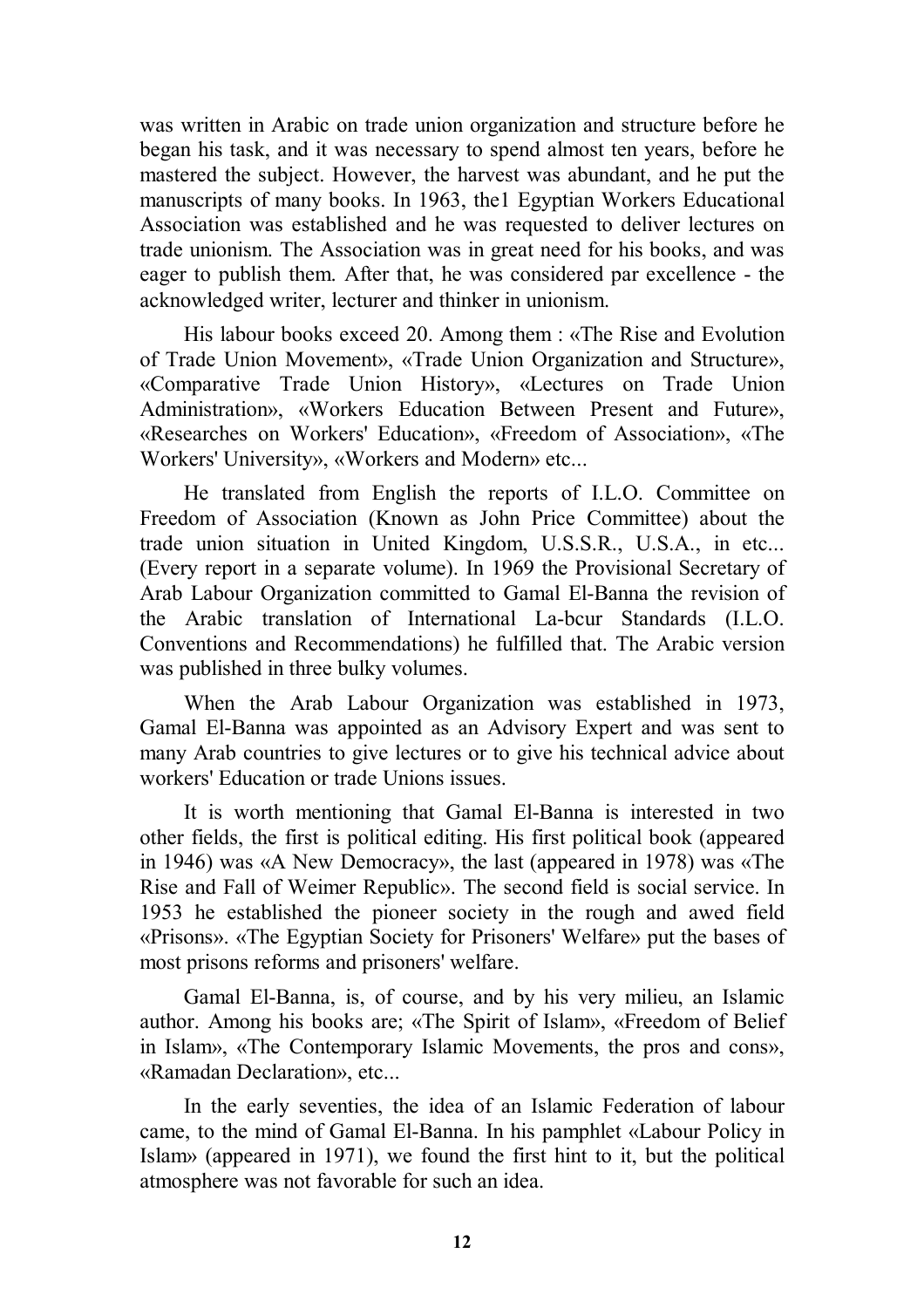In the early months of 1978, Gamal El-Banna wrote a leaflet under the title, «An Invitation for The Participation in establishing the International Islamic Federation of Labour», in Arabic, English and French, and sent many copies to his unionists friends in Islamic World.

In 1979, he made, on his own expenses, three journeys:

- a) The first was in March to Khartoum, where the General Conference of the Arab Labour Organization was held. He met most of the Arabic delegates.
- b) The second was in June to Geneva where the General Conference of the International Labour Organization was held. He met most of the Moslem Asian delegates, specie ally the Pakistanians who approved the idea at once, discussed the broad lines of the seeked Federation.
- c) The third was in December to Morocco where he established close contacts with the Moroccian Federation of Workers.

As a result of these journeys, correspondences and contacts, five countries announced their affiliation. These are; Bangladesh, Jordan, Moroco, Pakistan and The Sudan.

Gamal El-Banna wrote a draft constitution to be discussed 'in the constituent Congress.

### **Chapter VI THE CONSTITUENT CONGRESS 8-12 June 1981**

The convening of the Constituent Congress was of course - the first step towards the actual establishment of this Confederation. However, before that can be done, we have to answer three difficult questions: Where, When, and How. At first we considered Karachi (Pakistan) where the National Labour Federation of Pakistan announced its readiness t& receive the delegates, to undertake the necessary arrangements, but the date fixed was not appropriate. So we thought of Khartoum, the Sudanese Federation of Employee and Professionals Trade Unions supported the idea, but again some considerations prevented holding the Congress in The Sudan. After much deliberation we decided to hold it in Geneva where the International Labour Organization (I.L.O.) holds its yearly Conference in June, and the workers' delegates of 130 countries attend it. This decided the answer of the second question «When», for if the Congress will be held in Geneva, then it must be in June to concur •with the Conference of I.L.O. and to avail ourselves of the presence of the workers' delegates. The third question was a. hard nut. How many poor organizations can be represented in Geneva? How can airplanes tickets,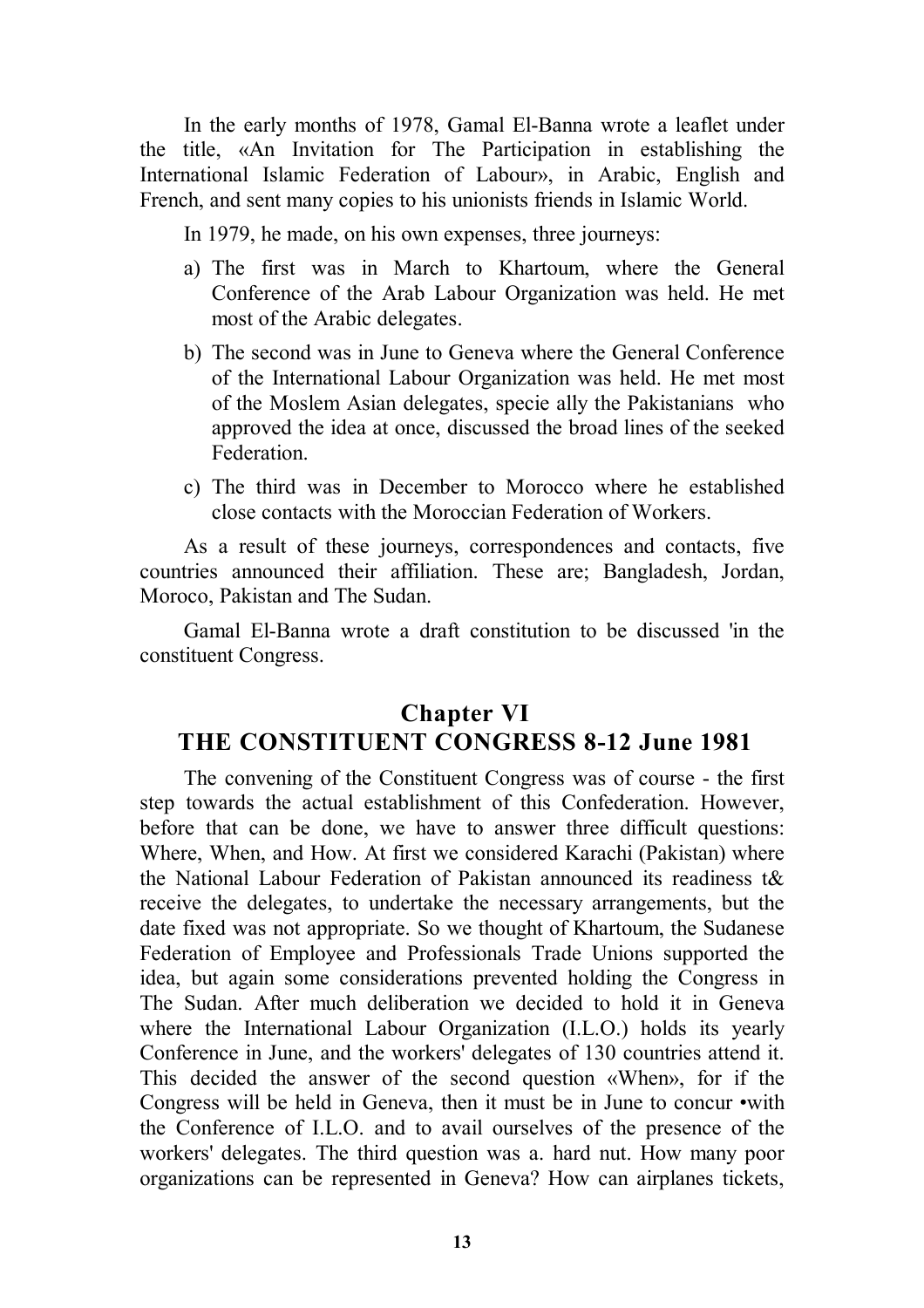hotels expenses can be paid? True, some of our delegates will come as I.L.O. delegates and we have no financial obligations towards them, but most of our delegates are not necessarily I.L.O. delegates. However this dilema was solved when the Cultural Islamic Foundation in Geneva had announced its readiness to be the host of these delegates.

The stage was set; Carnal El-Banna sent invitations to the affiliated organizations to send their delegates to attend the Constituent Congress from 8-12 June, 1981 in Geneva.

The agenda included:

- 1) Discussion the draft of the constitution.
- 2) Election candidates for key posts.
- 3) Deciding the Headquarter.
- 4) Announcing the establishment off the International Islamic Confederation of Labour.

Delegates from Labour Organizations in Bangladesh, Jordan, Morocco, Pakistan and The Sudan attended the Congress, The meetings were held in the halls and cafeteria of Palace de Nations Unies where the settings of I.L.O. were held, or in La Salle Communalle which was rented for this cause.

The delegates discussed the articles of the Constitution in Arabic and English one by one, they approved them after introducing some amendments.

An executive council was elected. It composed of Gamal El-Banna, as President with 3 vice presidents, a General Secretary, two vice General Secretaries and four members.

The Congress decided to postpone the subject of the Headquarter till the contacts with the governments attain a positive result. A second Congress will be held within a year to decide this point (The Headquarter). A temporary liaison office was established in Geneva.

On 10 June the Congress invited the Moslem delegates attending I.L.O. Conference to a reception in the I.L.O. Restaurant. Most of the Moslem delegates attended the reception. The President of I.L.O. Conference - the Moslem Senegaleetse Minister of Social Affairs and Labour was the guest of honour. Many of I.L.O. staff and Moslem personalities in Geneva attended too.

On 12 June, the Congress accomplished its deliberations by announcing the formal establishment of the International Islamic Confederation of Labour.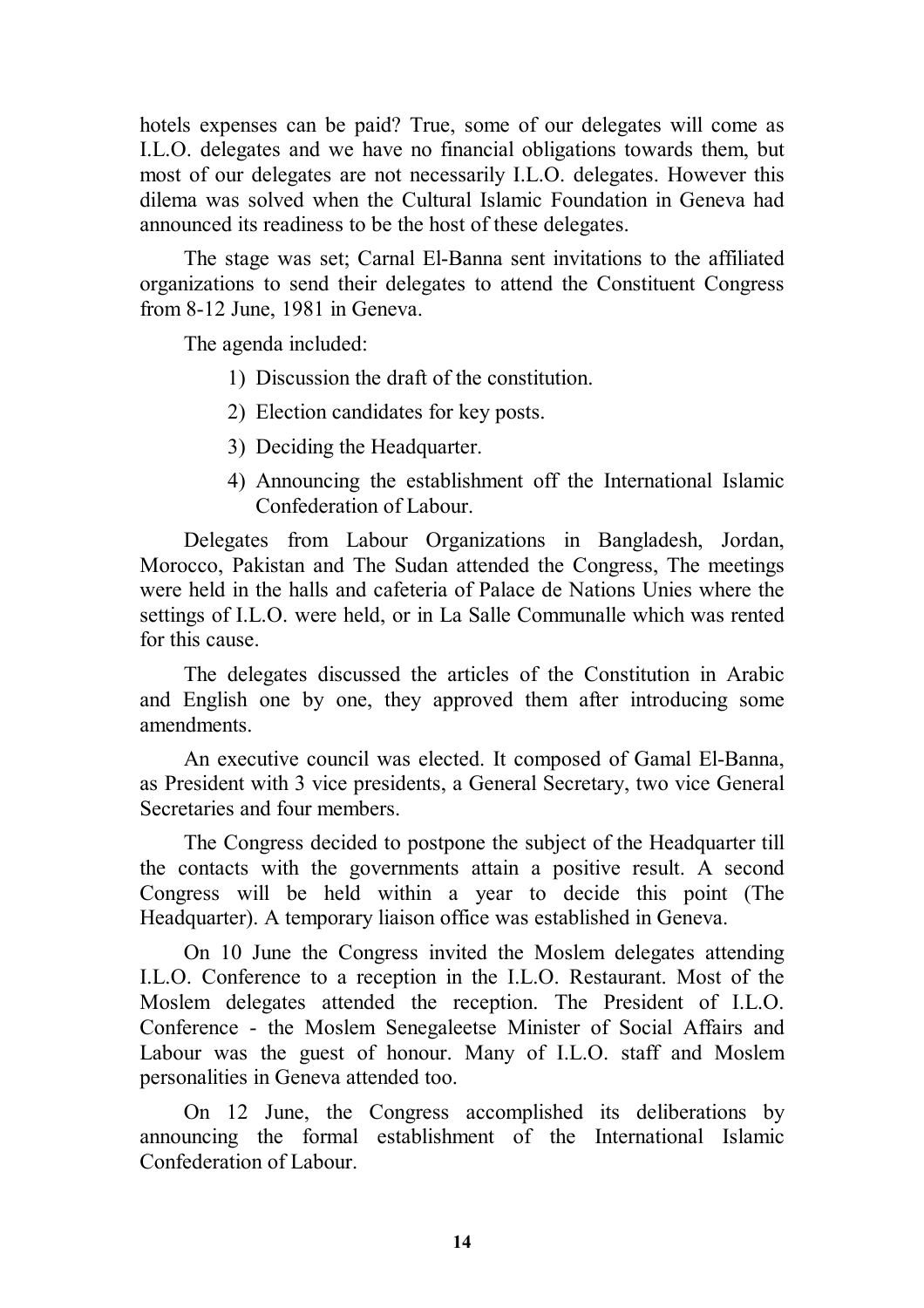And so, without the traditional posters, banners, and slogans, this great event went, as some of great events, almost unnoticed.

In his final speech, Gamal El-Banna commenting on the Congress draw attention to the all important fact that distinguished this Confederation from ether federations, namely its doctrinal nature. It is not the number, or the wealth that matter, but the belief and faith, and that he has no doubt at all that this Confederation will be one of the most important international mass-organizations, and that it will undertake a sacred and historical mission. About the small number of the delegates, he reminded his audience that all the great doctrines began by small numbers. Islam, Christianity, even Marxism began by individuals, and spread by the courage, devotion and hero-ism of small numbers.

Although five countries only were represented in the Congress yet the number does not give the real meaning of their representation. The number of the countries obliterates the size of every country and its population. We cannot compare Luxembourg or Monaco for example with U.S.A. or U.S.S.R., although each of them is a country. Their are Moslem countries with one million population or less, others with'100 millions or more. Two of the four largest Moslem countries were represented in the Confederation; every one of them is equivalent - from population point - to at least ten of the medium size Moslem countries not to mention the small ones.

### **Chapter VII**

### **PLAN OF WORK FOR THE YEAR 1981-1982**

The Executive Council put a plan of work for the year 1981-1982 comprises two fundamental parts, the first is tine Educational part, and the second is the Organizational part.

The Educational Part:

One of the characteristics of this Confederation is the great appreciation for Education. It is par excellence the most important means to achieve its ends, although it is an end in itself. As the Constitution says «Knowledge is strength, ignorance is humiliation, Islam gives knowledge priority over worship». No wonder the largest part of the plan has an educational character. This part includes the following schemes:

1) Organizing three Educational Corresponding courses for 500 participants in Jordan, Morocco and The Sudan. Some selected Labour-Islamic hooks would be given to the participants with written questions to be answered. A meeting between the author and the participants will be arranged to let the latter ask any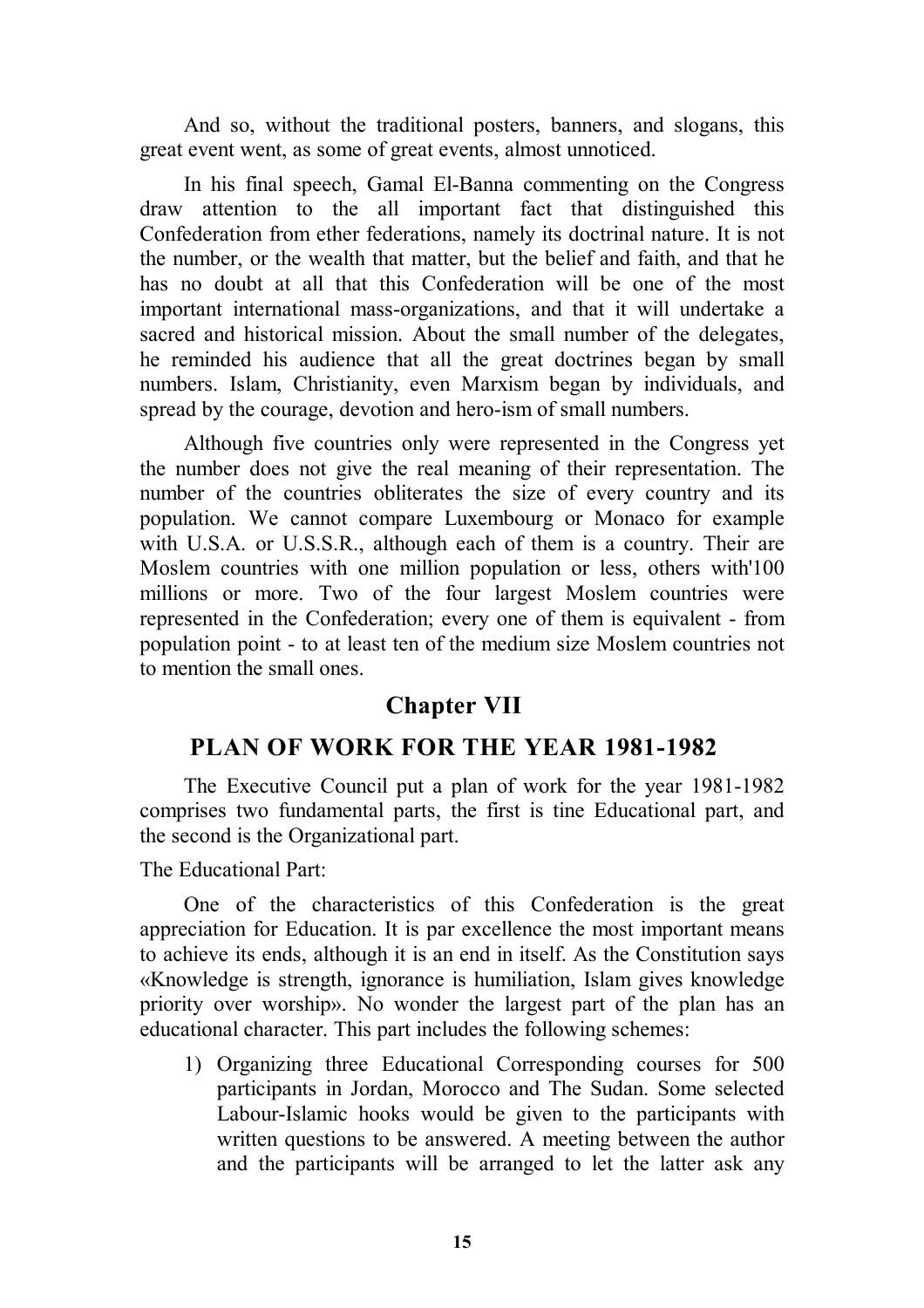question or request from the author. The answers will be corrected and given degrees by the author. Symbolic rewards and incentives will be presented to the best ten (in every course).

Correspondence courses is the most appropriate and convenient means of education in developing countries, because they do not require releasing participants, a big qualified cadre or large administrative expenses.

2) Translation of «Crisis of Trade Unionism», and «Islam and Trade Unions», both by Gamal El-Banna to English and French, printing 3000 copies of each.

To have an idea about these two books, let us quote here what the author wrote in the back cover of every one of them.

About «Crisis of Trade Unionism», the author wrote:

«This book presents a social anatomy of the largest of massorganizations e.g., Trade Unions, Recent Trade Unions appeared as a dialectical antithesis of capitalism. They supposed its exist-once, exist with it, in the meantime they oppose its freedom of work, the essence of capitalism, and so they play a double and paradoxes role, become a kind of Dr. Jekyll and Mr. Hide, oppose capitalism and co-exist with it.

In the Communist Society, the trade unions were obliged to play the role of the «transmitting belt». A role deprived them of any originality or independence.

Trade Unions in Capitalist and Communist Societies lacked the Objective Criterion upon which they base their claims. Moreover, the nature of the established trade union by its very conception is Material. This caused a vacuum in the relations between the trade unions and their members and - in turn - a kind of fragility in their structure.

These are the elements of the trade union crisis, to get rid of it, the author presents a new kind of trade Unionism.

About the second book «Islam and trade Unions» the author wrote:

«Although we can find some books about Islam and labour, yet we find none about Islam and trade unions. This topic was avoided as it was a Taboo. Indeed, most of the Moslem thinkers believed that trade unions do not conform to Islamic principles.

To refute this argument, the author wrote this book. He started it by a brief chapter about «What is Trade Unionism». The second chapter is about the negative attitude of the contemporary Islamic thought .towards trade unionism and its serious effects upon trade unions and Islamic organizations. In the third chapter, the author proved, by actual evidence,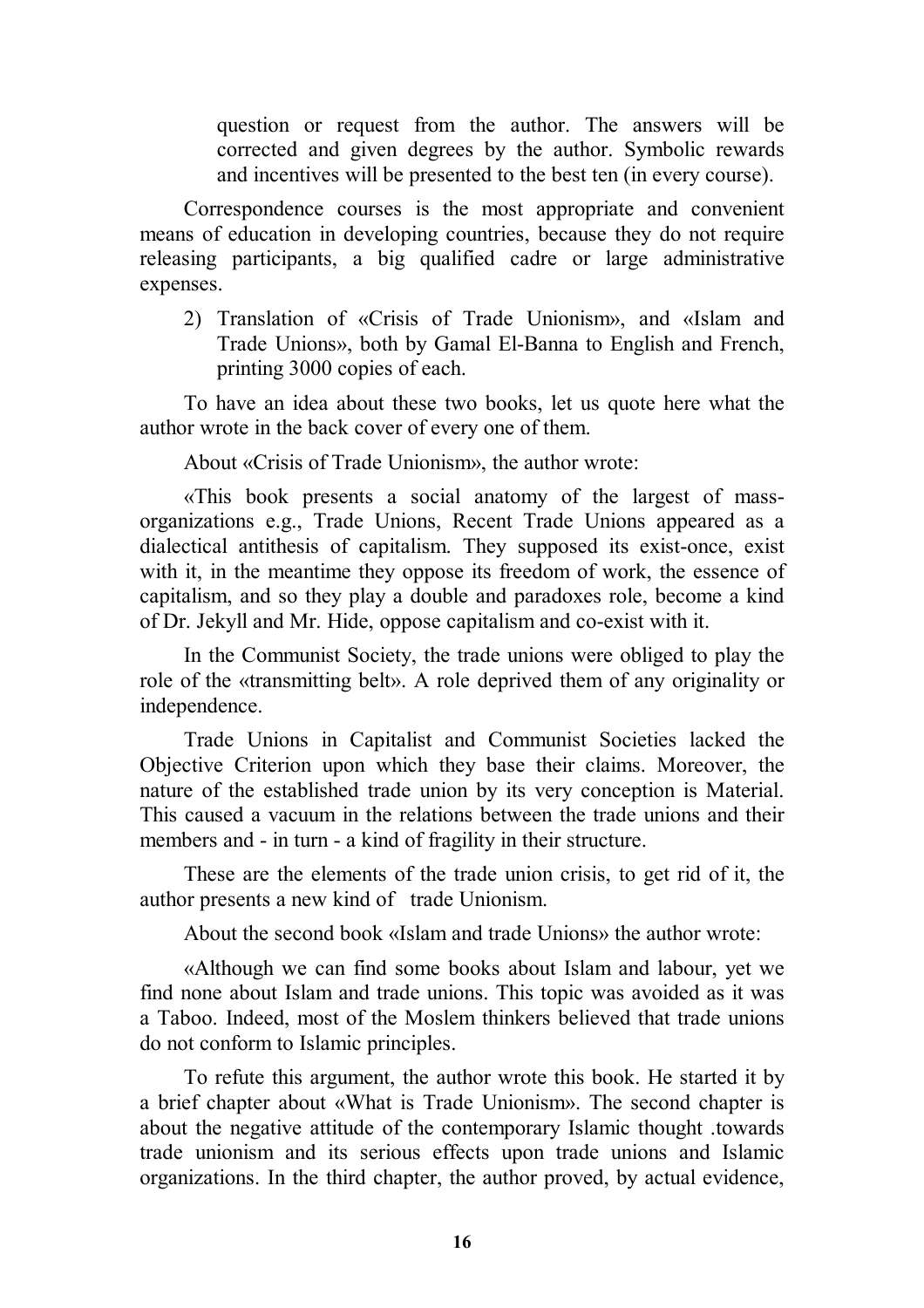that the early Islamic society acknowledged the predecessors of trade unions which were called «Alasnaf». In the fourth chapter the author canfirmed this idea by theoretical proofs, proved that The Collective Agreements are the incarnation of one of the texts «Aya» of the Holy Quran. In the final diaper, he presented a conception of the Islamic Trade Unionism as crystallized by the International Islamic Confederation of Labour».

No doubt, an English and French version of these two books will help to understand the idea and philosophy of the International Islamic Confederation of Labour and to deepen its perception in the English and French speaking Moslem people.

- 3) Publishing a periodical Bulletin to be issued every four months. It will publish theoretical researches and the Confederation news. It will be in Arabic, English and French.
- 4) Establishing a Translation and Publishing Centre, to meet the requirements in this field. Initially, it would be in Cairo where the technical experience is available.
- 5) Starting the first stage of establishing «The International Islamic Institute for Labour Studies and Vocational Training». The point of originality in this scheme is introducing labour studies from an Islamic outlook. The Confederation has already a detailed study about the first stage, its branches, duration and subjects, etc... It is suggested to be established in Khartoum. The Sudanese government is interested in the scheme, willing to support the idea.

The Organizational Part:

This part aims at intensifying and extending the membership, strengthing the organization of the branches, by a number of visits to the Islamic countries, hold meetings and seminars, etc.

\* \* \*

To meet the financial obligations of these schemes the Confederation intends to conclude a number of technical Assistance Agreements with International and Islamic Organizations, by which these organizations offer the financial resources and the Confederation offers experience, and application.

One of the decisions of the Constituent Congress held in Geneva 8- 12 June 1981 was to appeal to the International Islamic Organizations and other interested organizations to build an Establishment Fund to enable the Confederation to go ahead and to avoid unnecessary waste of precious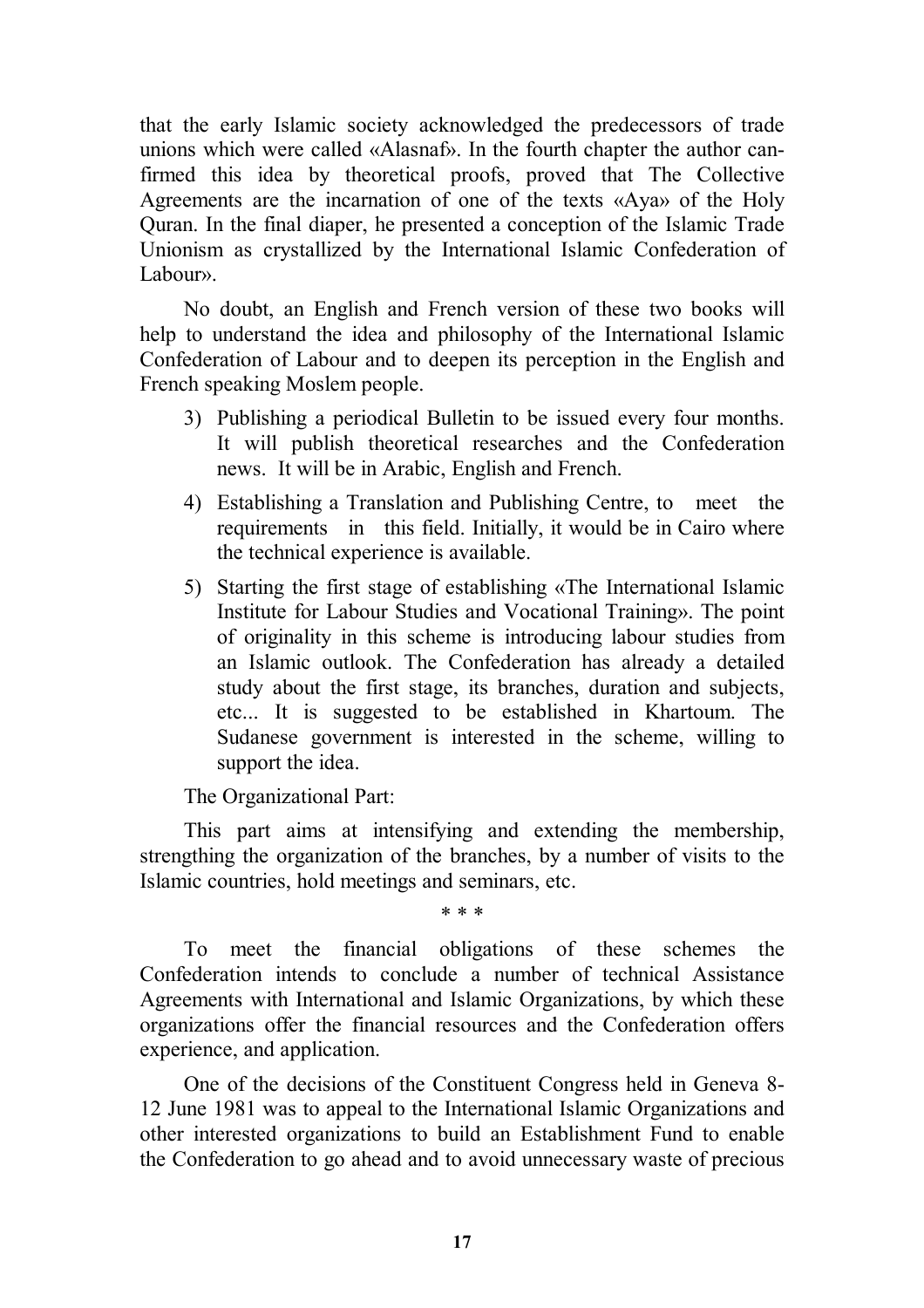time owing to the shortage of resources. Article 15 of the Constitution states 'that the resources of the Confederation include «Unconditioned grants».

In the meantime, this Confederation hates spending lavishly, not only because its shortage in resources, but also from a principled point. Islam hates any kind of waste, «even in water from a running river» as the Prophet said. The originator of this Confederation and his companions worked voluntarily for three years.

## **Chapter VIII THE CONSTITUTION PREAMBLE**

By the Grace of God and His Sacred Will.

Proceeding from our deep obligation towards all working peoples, especially the Moslem Working People.

Believing that this end r cannot be achieved except by inspiring the principles and morals of Islam the pure and last crystallization of all celestial religions, and establishing labour relations upon the Jsmalic Justice.

Unifying the efforts to accomplish this end.

We-the undersigned delegates-establish on behalf of our Organizations the International Islamic Confederation of Labour.

### **Chapter I**

### **HEADQUARTERS LANGUAGE**

### **Art 1**

In Geneva on 10 Shaaban 1401 H. (12 June 1981), the International Islamic Confederation of Labour was established according to this Constitution.

### **Art 2**

The Headquarter of the Confederation is () in the second Congress this point point would be reconsidered to decide the permanent Headquarters by two-thirds votes' majority.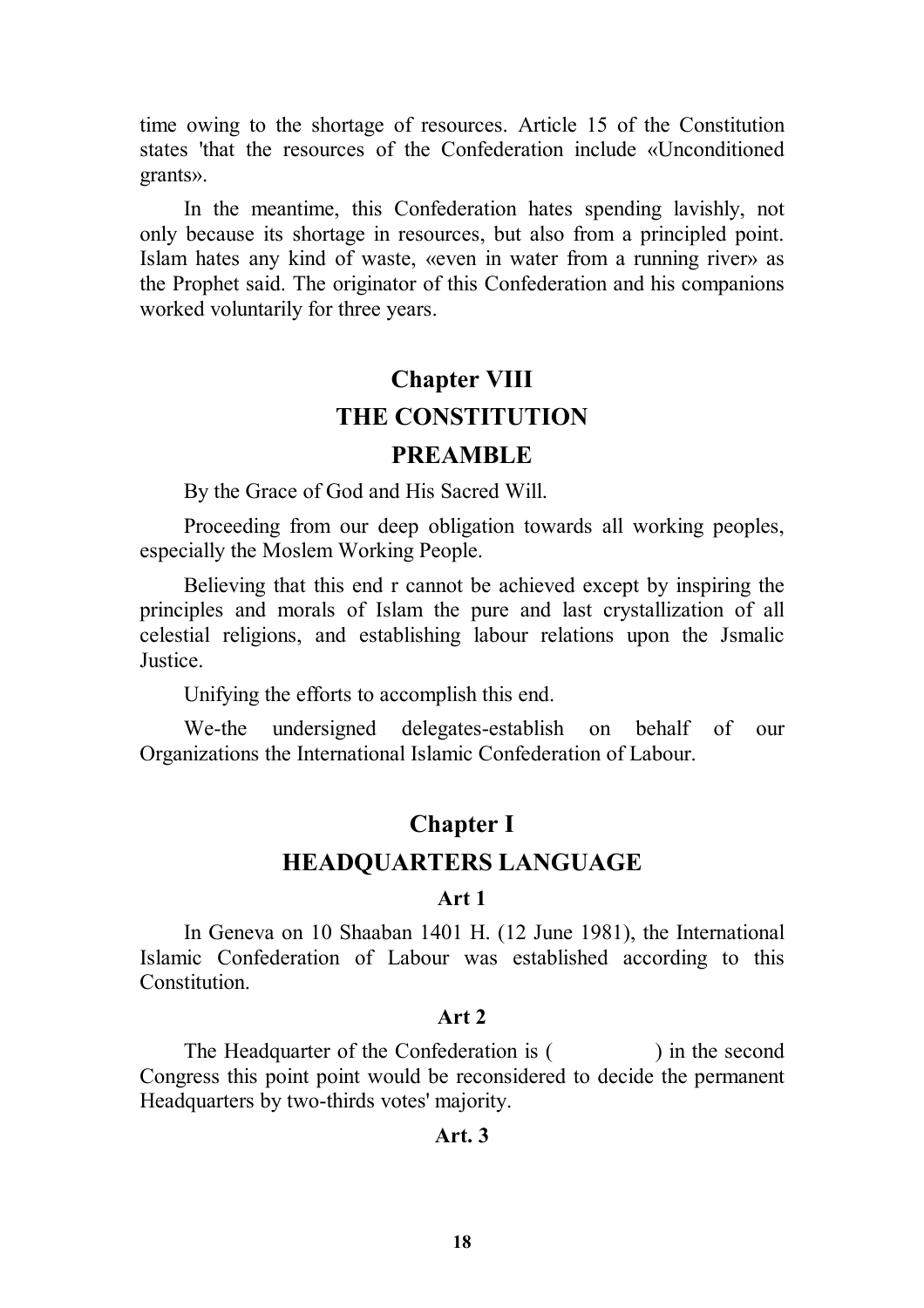The official language is Arabic, but the Confederation may use other languages used by Moslem countries.

The Arabic text is the authentic one.

### **Chapter II**

### **CONCEPTIONS**

### **Art. 4**

This Confederation is established by virtue of the interaction between Islam and Labour according to the specifying perceptions mentioned hereafter.

### **Art. 5**

A. Islam is the pure and last crystallization of celestial religions. It does not discriminate among them, or feel any sensitivity towards any, and considers all the Prophets venerable messengers from God. Mohamed spoke about about Prophets as brothers, about religion as a solid house with a gap in it. Islam came to fill it.

The existing contradictions and conflicts among religions are the bitter fruits of various churches, their desire to monopoly religions, to interpret them according to their own interest or understanding.

Islam secures freedom of belief to Moslems or -non-Moslems, it refuses any interference between man and God and does not recognize any tutelage or priesthood.

- B. Islam is the Holly Quran and the confirmed Sunna (Prophet's acts or commands) beyond this .two, the Confederation does not commit itself to any of the various doctrines or sects.
- C. The Islamic characteristic which specifically concerns this Confederation and considers a qualification for affiliation is the Islamic Justice, because it is the criterion of labour relations, the determining factor among Labour, Management, and Authorities.

Whatever the variance in understanding or determining Justice, it remains mo Justice that can't be confused with exploitation and arbitrariness.

### **Art. 6**

A. «labour» in this Confederation means the Work as it is mentioned in the Quran, and not the traditional economic labour. The term (Work) had been associated in the Quran with good acts, or mentioned to justify punishment or reward, this indicates the comprehensive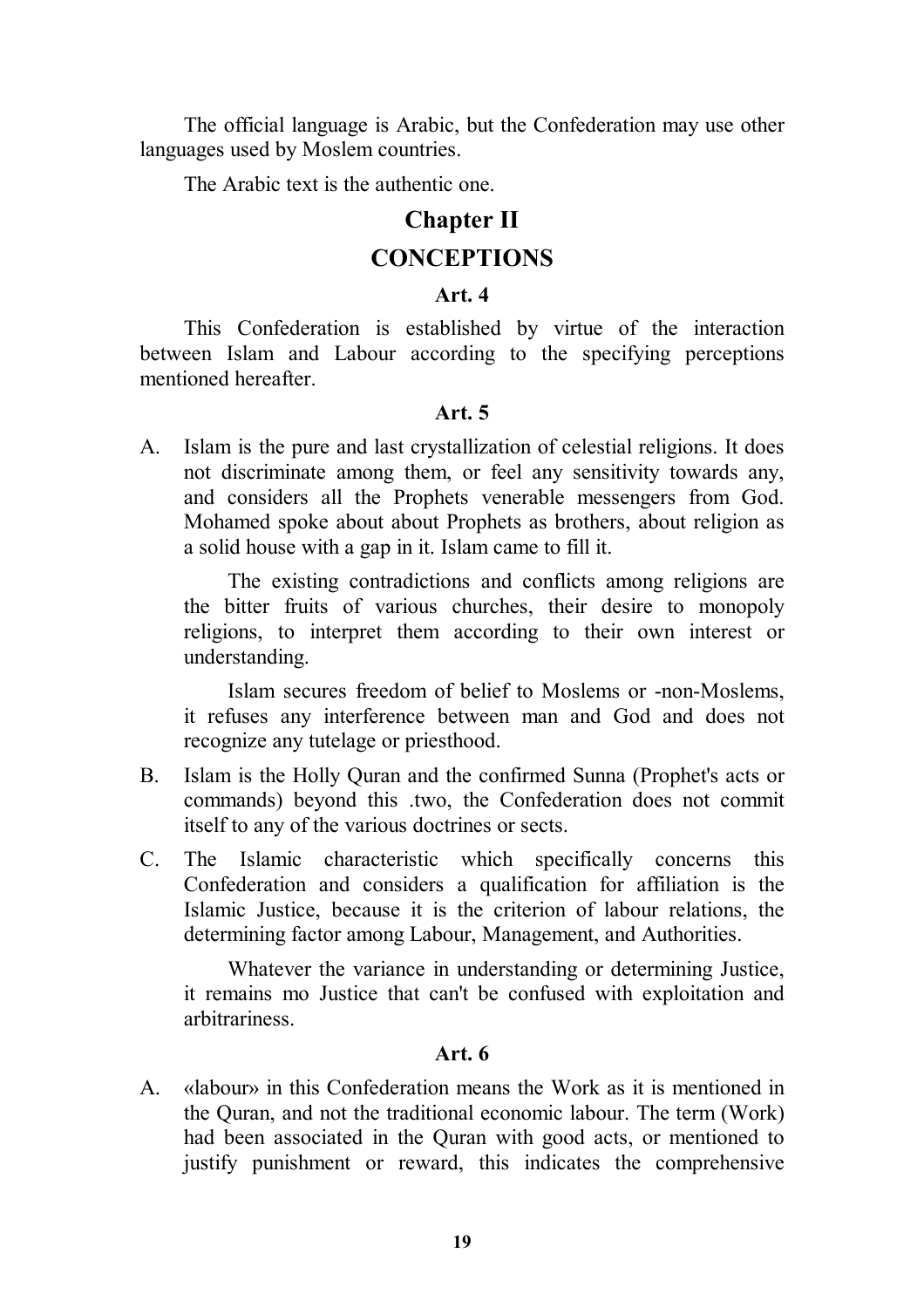nature of «Work», and that it embraces all workers whether for wages or not, whether they are manuals or intellectuals, so it is possible theoretically to represent all workers through their organizations in the Confederation (including housewives associations, co-operatives, etc...) Although the traditional Trade Unions will be the core of the membership in the Confederation.

This innovation in the organization and structure of the Confederation will freed it from proletarian complex 'which is considered now one of the nineteenth century anachronism, and contradicts the recent evolution of employment trends. Moreover this innovation will enable the Confederation to avail itself from the youth and intelligentsia participation in the common interest.

B. Applying the Quranic meaning of (Work) requires that labour must preserve: its Islamic ethics and morals in practice and content. Labour must be an instrument of construction, service and welfare, fulfilling the lawful needs. All forms of conniption, exploitation and deprivation must be eliminated. Work must be practiced by Islamic conscience. The Moslem hand is an honest and pure hand.

### **Art. 7**

The fundamental dimensions of Labour are:

- a) Labour is the principle almost the only source of living for the individual, and so wages must secure to the worker a decent living. If his skill does not permit that, it is the responsibility of the Islamic State to train and retrain the worker to attain the required standard. Bending that the wages must be completed from the Islamic Zakat (Social Security).
- b) Labour, too, is a way of self fulfillment, of providing the individual own contribution in the life of his society. Measures to enable harmony between work and aptitude such as occupational orientation and retraining must be taken.

Unions must provide advice and carry out their responsibilities towards this end.

c) Labour is a framework to all workers according to their crafts industries, etc.., to enable making collective settlements of labour relations which are established upon Islamic Justice through Alskoura. (Consultation) between workers and management, so that obligations can be discharged by honest, rights can be attained by Justice.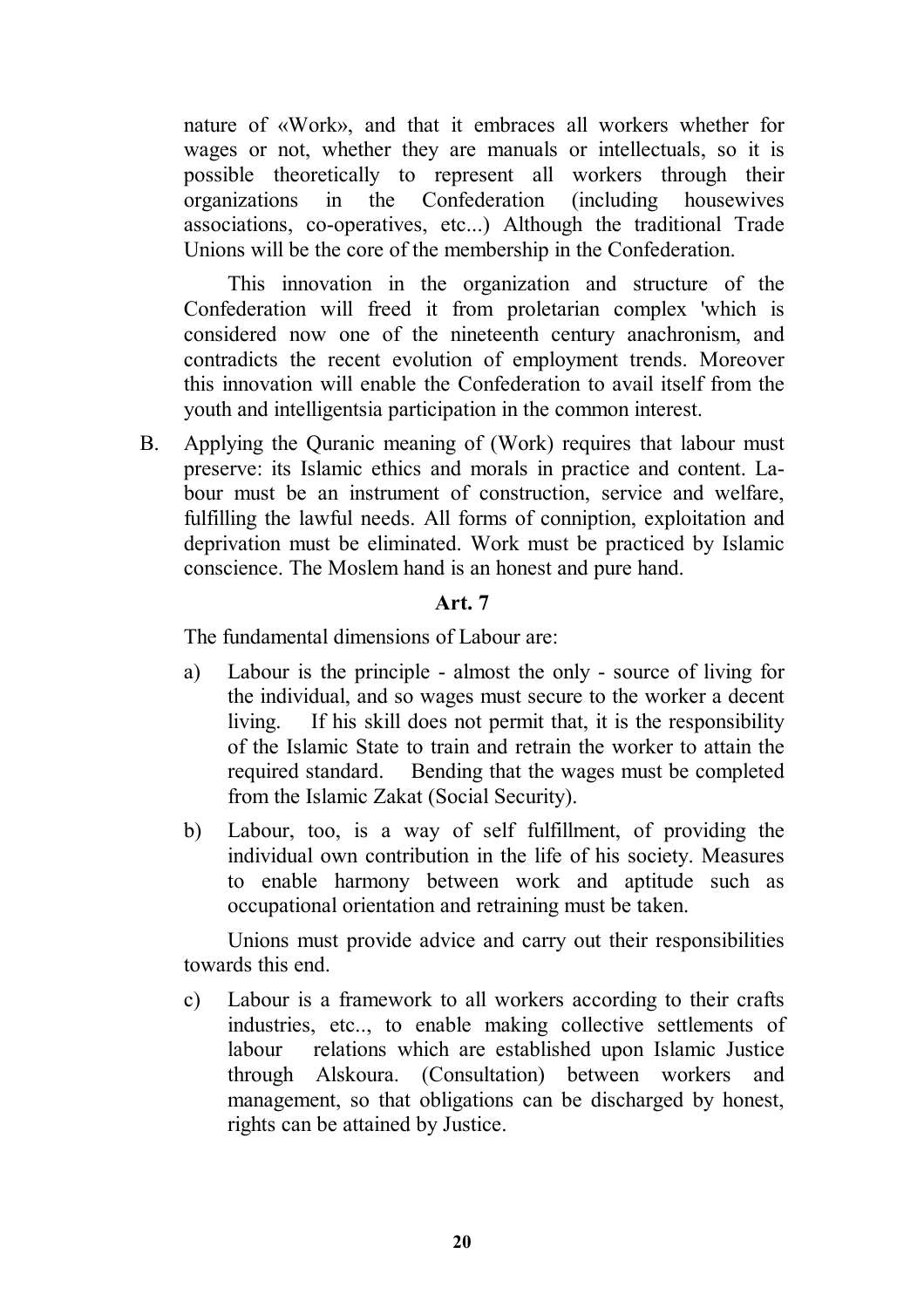d) Labour is the only Way for construction, providing- society with material and spiritual needs, filling 'the gap between under-developed and developed countries.

#### **Art. 8**

The Confederation believes that a close link connects Islam and Labour, accomplishes the sleeked integration. Labour finds in Islam the doctrine of Mighty God, symbol of perfection and source of values. This doctrine embraces the individual, the society and universe, and put the relations upon the solid foundation of Objective Islamic Justice, and not upon brute force or capricious wishes. Islam will find in Unionism its basis and its people.

The Confederation considers that missing this link is one of the major reasons of the deterioration of the Islamic Societies. The recent Islamic Movements are concentrated in dispersed peasants, theoretic intelligentsia and Betty bourgeois whose main concerns are the individual aspects or the ritual formalities. The liberal and popular aspects of Islam are obliterated.

# **Chapter III MEANS AND ENDS**

### **Art. 9**

This Confederation aims at:

- a) Representing the Moslem Working Force in International Organizations and securing their Lawful rights. This includes the Immigrant Moslem Workers who work in other countries or Moslem Work sir. Who work in their countries and face Rae teal and religious discrimination.
- b) Supporting the affiliated organizations in their struggle to improve conditions of employment, raising the material, social and spiritual standard and secure to all workers their present and future.
- c) Defending Freedom of Association and provide international protection to trade union leaders to enable them to pursuit their duties and responsibilities.
- d) Combat all forms of exploitation or despotism in labour relations, calling for inspiring Islamic morals and ethics in deciding labour rules and laws, basing labour relations upon Islamic Justice to enable the application of Islamic slogan «Obligations by honesty, rights by justice».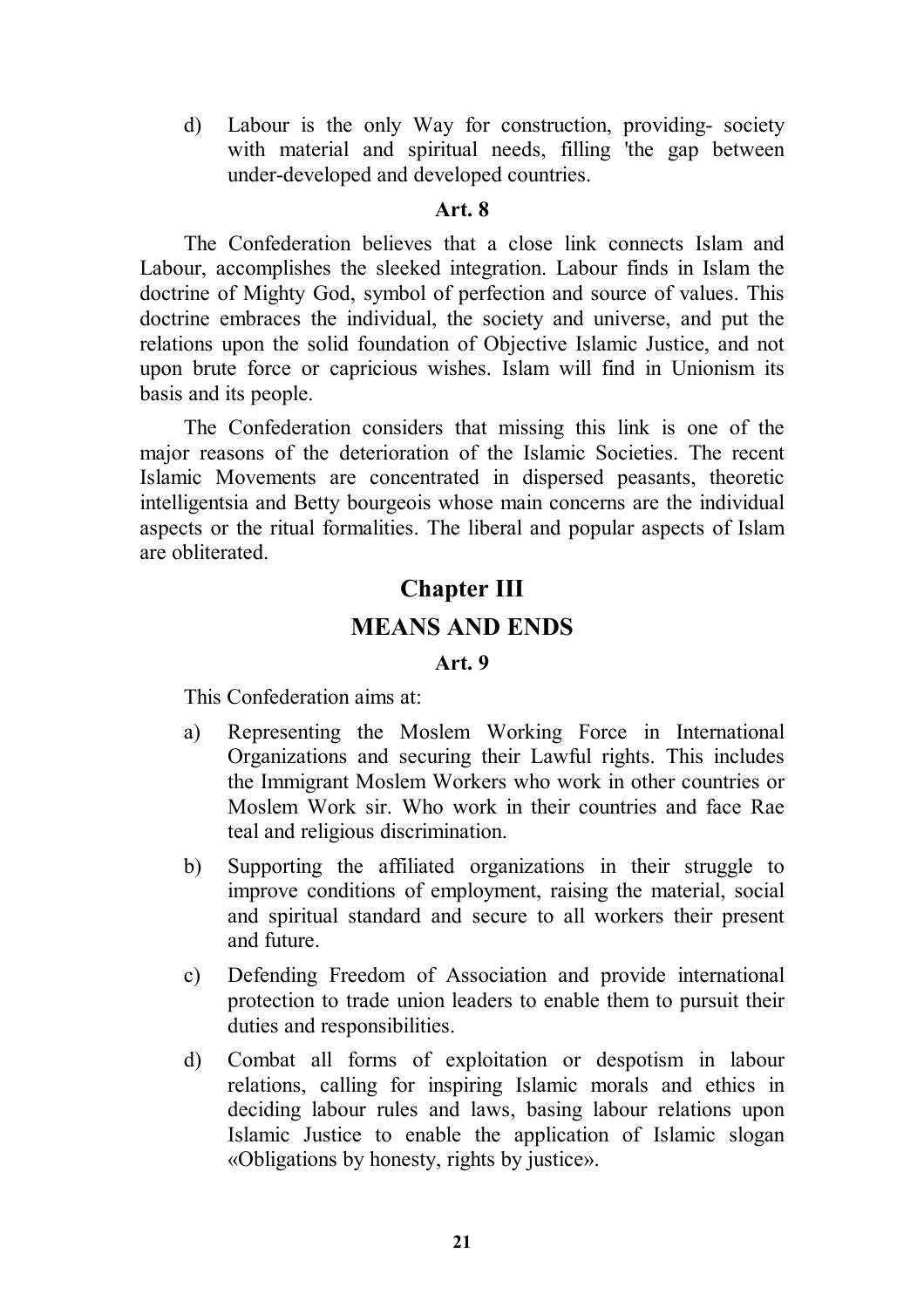- e) Diffusion of knowledge and education, especially adult and workers education and vocational training to rationalize Trade Union practices and give it strength. Knowledge is strength, ignorance is humiliation. Islam gives knowledge priority over worship,
	- i. As a first step the Confederation organizes campaigns to abolish illiteracy under the Quranic command and Aya (Read) «Sourat Al Alak».
- f) Calling for diffusion and learning Arabic language because it is the language of Quran and mother tongue of all Moslems.
- g) Supporting liberation movements and international cooperation.

### **Art. 10**

The Confederation uses the following means to-accomplish its aims:

- a) Wise preaching and persuasion by all means of mass-media (press, meetings-seminar, etc...).
- b) In the transition period, that is, from the present regimes to the sleeked Islamic regime, the Confederation uses the traditional trade union techniques such as collective agreements, consultation, arbitration, amending laws, etc...

The Confederation does not eliminate from the legal Trade Union practices means of pressure, it considers them the last resort and tries to reduce to the most their bad effects upon the people.

- c) When the transition period expires, the Islamic Justice, inspired directly from Quran and confirmed Sunna will have the last word, Employers and work its must abide by it.
- d) The Confederation abstains from all involvement in political conflicts, governments, policies, also it refuses entering in doctrinal or sectarian arguments.

### **Chapter IV M EMBERSHIP**

### **Art. 11**

The membership in the Confederation shall be composed of:

- a) The organizations that participated in the Constituent Congress.
- b) The organizations which request affiliation their requests are approved by the Executive Council. This membership will be valid as soon as the Executive Board approves it. The organization can nominate its delegate in the General Council.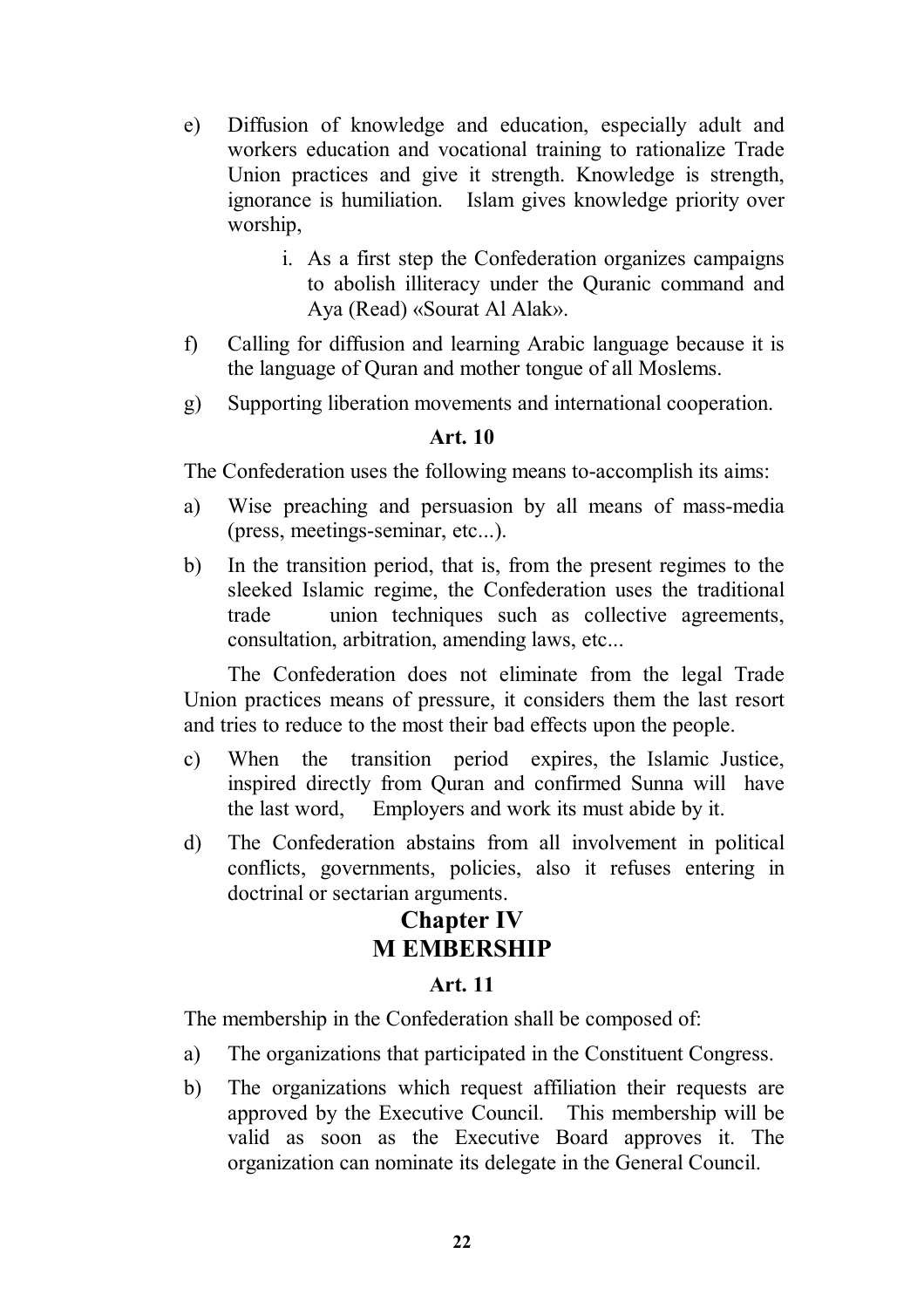- c) The Executive Council may-by two-thirds votes-grant an Honorable Membership to individuals or organizations in appreciation of their efforts in serving the ends of this Confederation and the Islamic Justice.
- d) The Executive Council may-by two-thirds votes-grants a Creditable Membership to individuals or organizations to encourage them to persuade working for the cause of the Confederation in their own fields and by their own means.

### **Art. 12**

No organization can withdraw from the Confederation unless its competent organ decides so. The withdrawal shall take effect after three months from receiving the withdrawal notice, providing it would have fulfilled its obligations by virtue of its membership.

### **Art. 13**

The General Council can recommend expelling from the membership of the Confederation the member who:

- a) Refuses to comply with the constitution or the Confederation decisions.
- b) Injures the reputation of the Confederation.
- c) Refuses to pay the contributions for two consecutive years after repeated demands.

The defaulting member shall have a just hearing and defending 'himself. However, the dismissal recommendation suspends the membership till the Congress approves it.

#### **Art. 14**

It is allowed for any member of this Confederation to be a member in other International Confederation after the approval of the Executive Council.

### **Chapter IV MEMBERSHIP**

### **Art. 11**

The membership in the Confederation shall be composed of:

- a) The organizations that participated in the Constituent Congress.
- b) The organizations which request affiliation and their requests are approved by the Executive Council. This membership will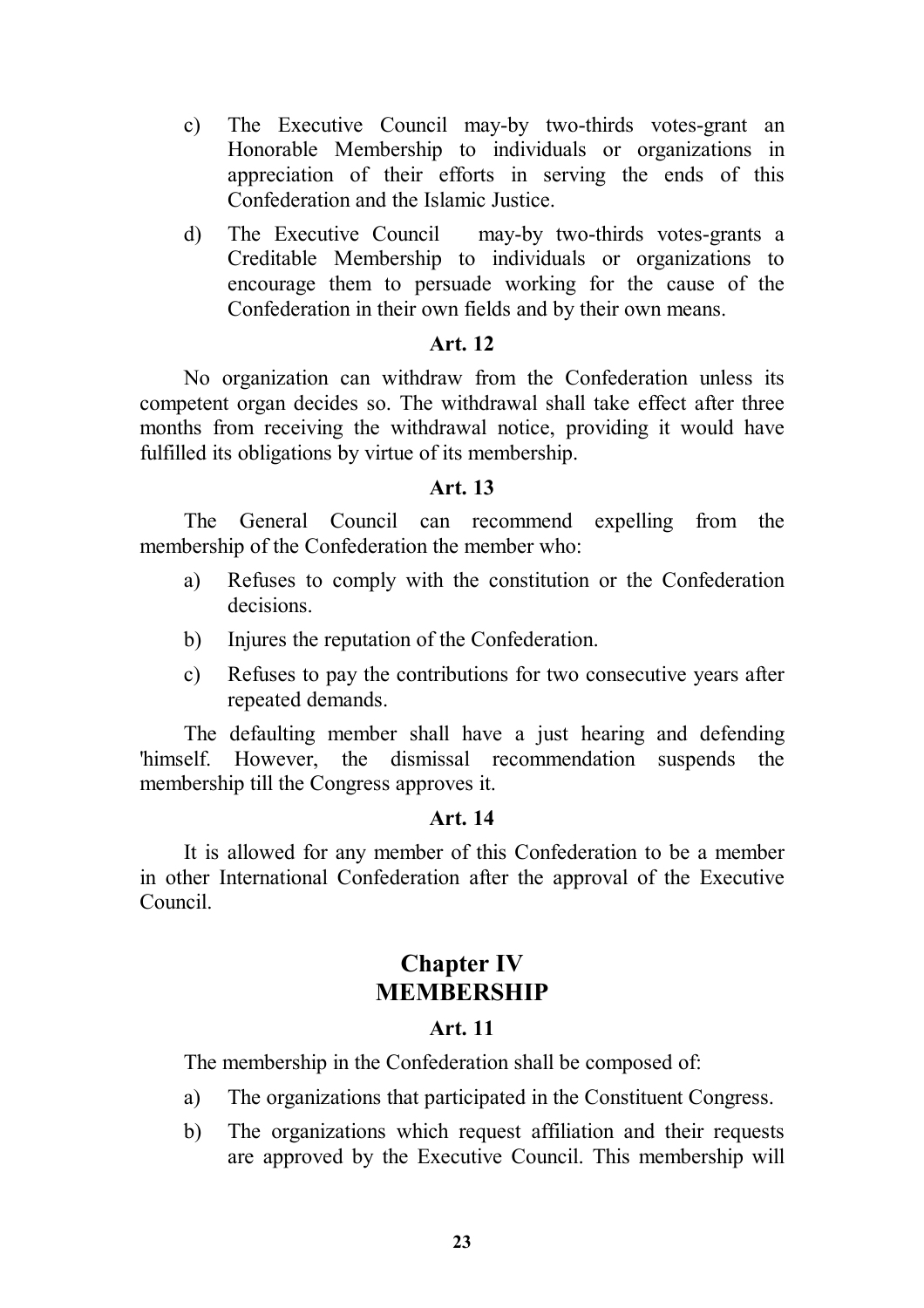be valid as soon as the Executive Board approves: it. The organization can nominate its delegate in the General Council.

- c) The Executive Council may-by two-thirds votes-grant an Honorable Membership to individuals or organizations in appreciation of their efforts in serving the ends of this Confederation and the Islamic Justice.
- d) The Executive Council may-by two-thirds votes-grants a Creditable Membership to individuals or organizations to 'encourage them to persuade working for the cause of the Confederation in their own fields and by their own means.

### **Art. 12**

No organization can withdraw from the Confederation unless its competent organ decides so. The withdrawal shall take 'effect after three months from receiving the withdrawal notice, providing it would have fulfilled its obligations by virtue of its membership.

### **Art. 13**

The General Council can recommend expelling from the membership of the Confederation the member who:

- a) Refuses to comply with the constitution or the Confederation decisions.
- b) Injures the reputation of the Confederation.
- c) Refuses to pay the contributions for two consecutive years after repeated demands.

The defaulting member shall 'have a just hearing and defending himself. However, the dismissal recommendation suspends the membership till the Congress approves it.

### **Art. 14**

It is allowed for any member of this Confederation to be a member in other International Confederation after the approval of the Executive Council.

### **Chapter V**

### **REVENUE**

### **Art. 15**

The financial resources of the Confederation are:

- a) Admission tax.
- b) Contributions.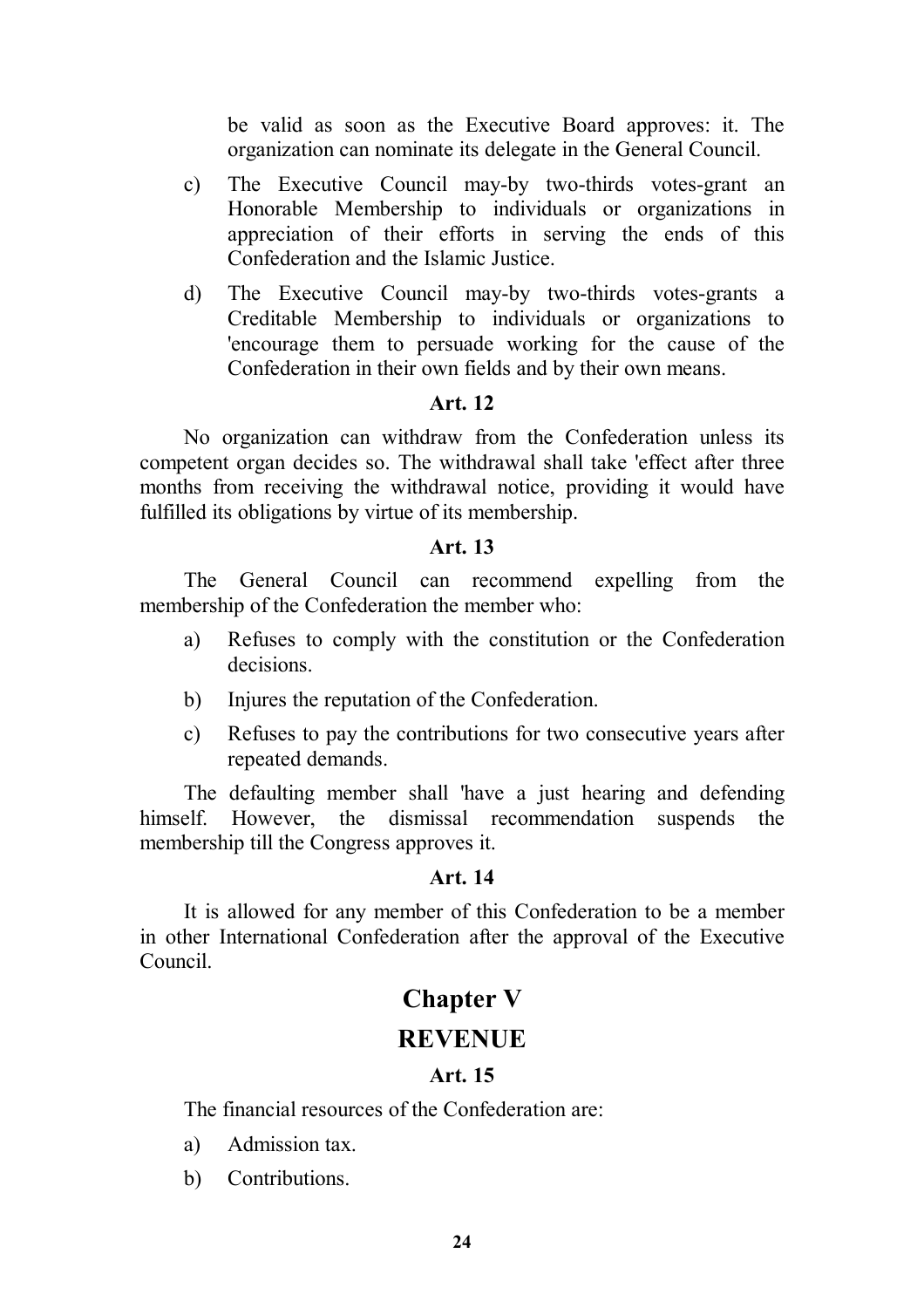c) Unconditioned grants.

### **Art. 16**

Admission tax shall be 200 American Dollars or equivalent by national currencies. It must be paid within two months from the date of affiliation.

### **Art. 17**

- a) Contributions shall be 1% from the yearly Organization Budget.
- b) Contributions must be paid every six months.
- c) The Executive Council has the right to exempt temporarily or for a fixed period any member from paying the contributions or admission tax.

### **Art. 18**

The Executive Council shall submit a yearly financial balance to the General Council. A comprehensive account about the financial position of the Confederation would be submitted to the Congress.

### **Chapter VI**

### **ORGANS OF THE CONFEDERATION**

### **Art. 19**

The organs of the Confederation consist of:

- a) The Congress.
- b) The General Council.
- c) The Executive Council.
- d) The Executive Committee.

### **Art. 20**

The Congress is held every three years by the General Council.

- a) The Congress may be held in an extra ordinary session by the request of half of the affiliated members or two-thirds of the General Council. The General Council shall issue the call for the extraordinary session within three month of such decision.
- b) The meeting of the Congress shall be in the place and date fixed by the Council unless the Congress itself adopted a decision in a previous meeting.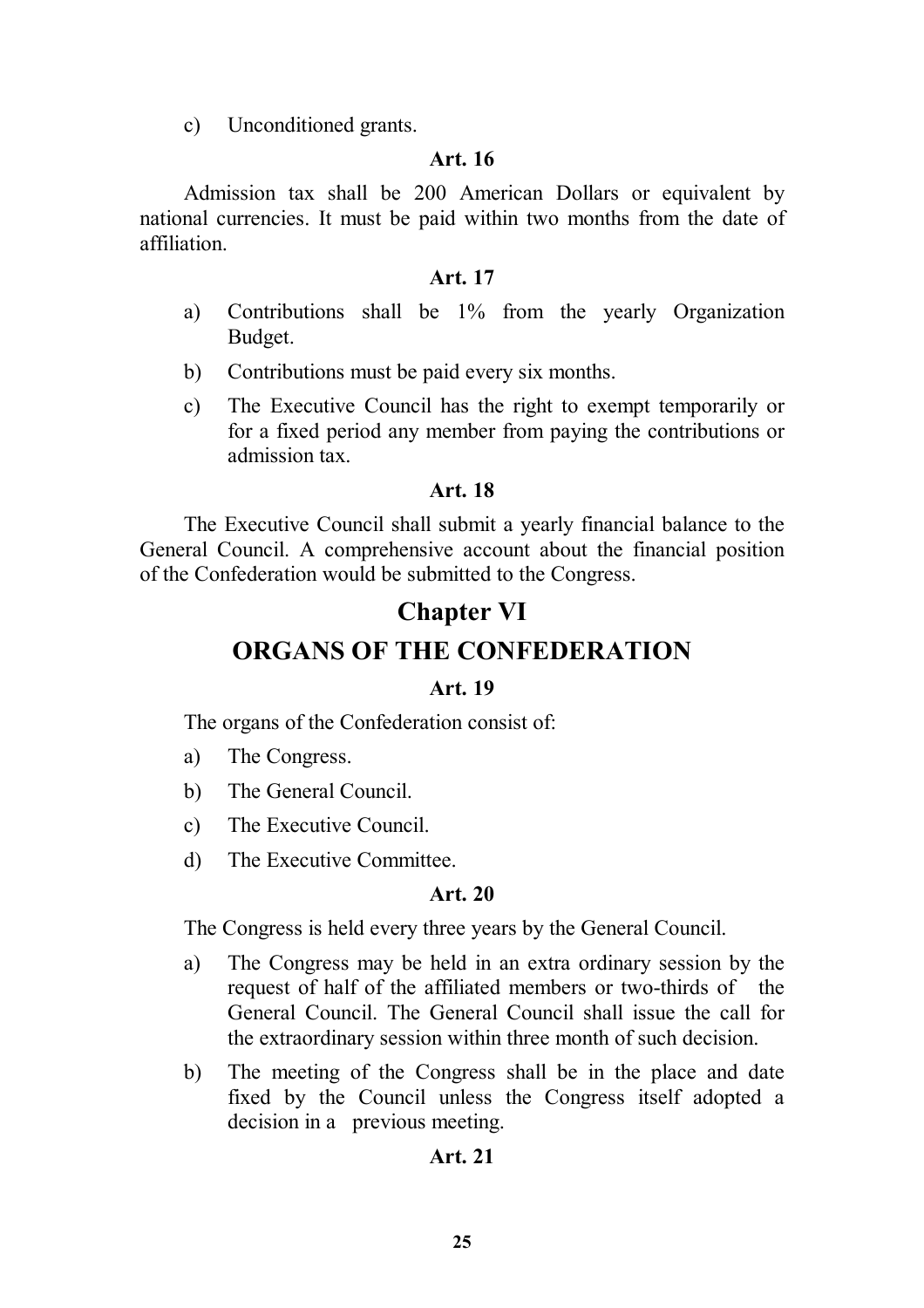- a) The Congress is the supreme authority in the Confederation. It consists of one delegate for every affiliated organization that has 10000 members or less. One delegate for every consecutive 10000 members, providing that the delegates of the largest organization would not exceed than 10 delegates.
- b) Each delegate may be accompanied by advisors. The advisors shall not speak or vote except on a written request made by the delegate and sent to the Secretary of the Congress.
- c) If the organization cannot send the number of the delegates to the Congress according to the ratio mentioned in (a) of this Article, the existing number would have all its entitled votes.
- d) The organization which for any reason cannot send its delegates may send to the Congress its opinion in the items of the agenda in a written document approved from its competent authority. This opinion shall be taken in consideration when the Congress discussed the item.
- e) If the organization cannot for any reason send its delegates, it can depute any existing delegate. This delegate has the right to speak and to vote on behalf of it providing the re levant organization submitted a written document requesting that, and approved by the competent authority.
- f) The Credential committee shall examine the credentials of the delegates. It shall submit a report to the Congress to be discussed in its first meeting.
- g) The General President shall preside the Congress; the General Secretary shall be its reporter.

- 1) The Congress considers, particularly the following matters:
	- a) Drawing the broad lines of the Confederation general policy.
	- b) Discussing the report of the Executive Council.
	- c) Approval of the budget.
	- d) Amending the constitution and drawing the by rules.
	- e) Approval of the affiliated members and the recommendations of the General Council about dismissal of the defaulting members.
	- f) Electing the General President, the General Secretary and approving the nomination of the General Council members' submitted by the relevant organizations.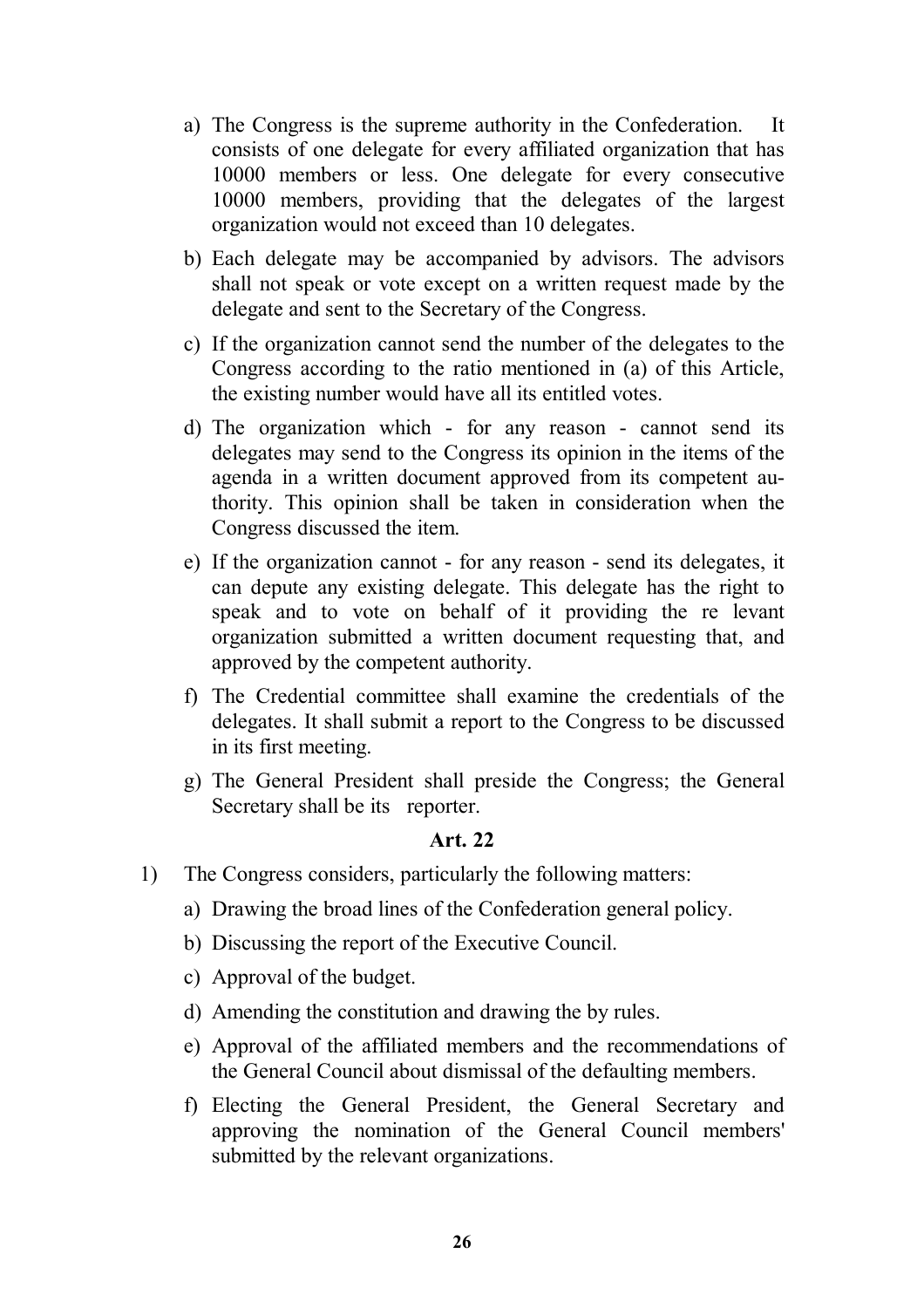2) The decisions of the Congress shall be taken by simple majority unless it is required by this constitution a special majority.

### **Art. 23**

- a) The General Council consists of one delegate from every affiliated organization, plus the General President and the General Secretary.
- b) Every affiliated organization shall nom ate its delegate, it can change him when necessary.
- c) The term of the General Council is three years.
- d) The General President shall preside the meetings of the General Council.
- e) The General Council shall hold one meeting at least every year. The meeting shall be considered valid if it is attended by more than half of its members.
- f) The text of the sub-articles (c) and (d) of Art. 21 can be applied in the meetings of the General Council.

### **Art. 24**

- a) The General Council shall follow-up the Executive Council in its efforts to apply the dens of the Congress especially the activity of Area Offices.
- b) The General Council shall elect members of Executive Council for three years.

### **Art. 25**

a) The Executive Council consists of the General Secretary, the Assistant General Secretaries and the members.

The Executive Council must not be less than 11, and does not exceed than 35 according to the development of the Confederation and the decisions of the Congress.

- b) The General Secretary is the president of the Council, and he is responsible for directing all its activities. He represents the Confederation.
- c) The Executive Council elects a treasurer from its members.
- d) The Executive Council shall hold at least one meeting every six months to follow-up the working of the Executive Committee.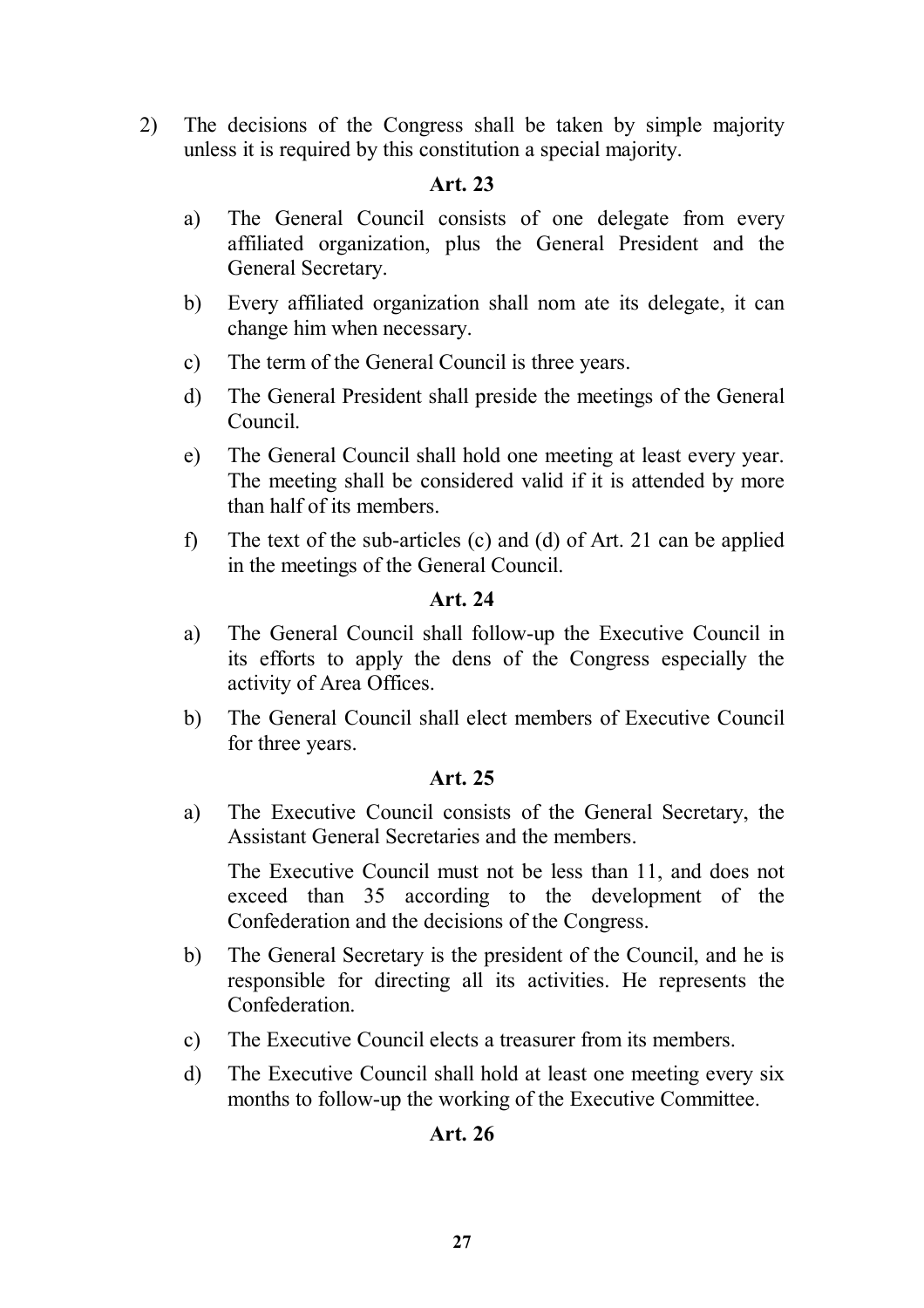There shall be Area Offices; each will be presided by a member of the Executive Committee. The Area Office makes the necessary contacts with the branches in its area, coordinates their activities according to the rules issued by the Executive Council.

### **Art. 27**

The Executive Committee shall consist of the General Secretary, the Assistant General Secretaries and the Treasurer. It undertakes the permanent activity and holds at least one meeting every two months.

### **Art. 28**

The General President shall draw the bread lines of the general policy, elaborates the doctrinal and theoretical aspects and submit suggestions. He shall preside the Congress and the General Council, has the right to represent the Confederation, to attend the meetings of the General Council and the Executive Council.

# **Chapter VII THE NON-ISLAMIC ORGANIZATIONS**

### **Art. 29**

The non-Islamic organizations may affiliate to the Confederation, providing that they have faith in the Confederation mission, respect its constitution. There is no paradox because Islam is the last of the existed religions. It recognizes them, attributes their contradictions to the Priests. Islam is not a monopoly of Moslems only. It is a commonwealth for all mankind. After all, the particular character of this Islamic Confederation as a Labour Federation is the Islamic Justice. Believing in this principle is the indispensable condition for membership.

Affiliated Non-Islamic Organizations will have the full rights of the Islamic Organizations,

### **Chapter VII AE NON-ISLAMIC ORGANIZATIONS**

#### **Art. 30**

The non-Islamic organizations may affiliate to the Confederation, providing that they have faith in the Confederation mission, respect its constitution. There is no paradox because Islam is the last of the existed religions. It recognizes them, attributes their contradictions to the priests. Islam is not a monopoly of Moslems only. It is a commonwealth for all mankind. After all, the particular character of this Islamic Confederation